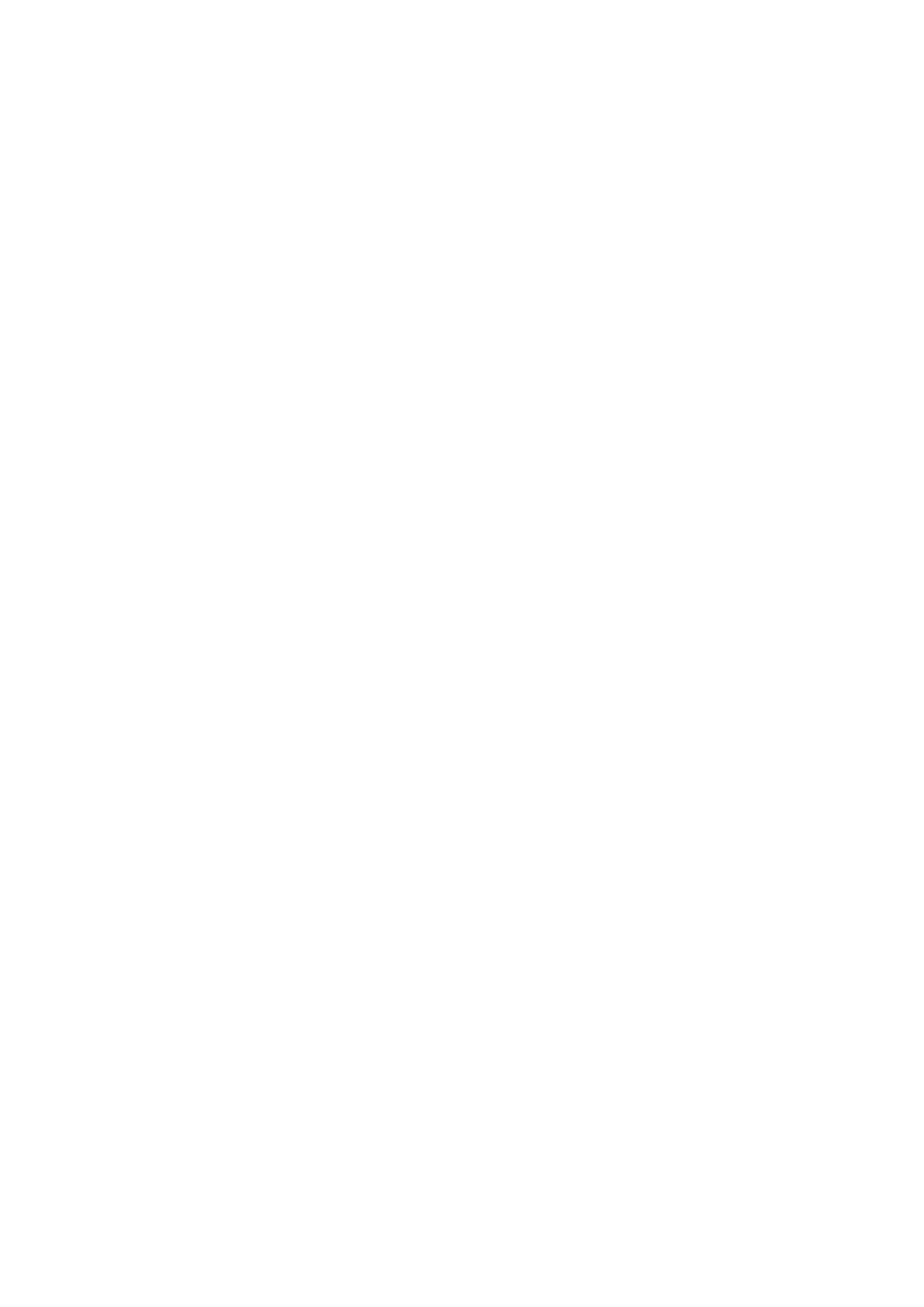#### **In the case of Marian Maciejewski v. Poland,**

The European Court of Human Rights (Fourth Section), sitting as a Chamber composed of:

Ineta Ziemele, *President,* Päivi Hirvelä, George Nicolaou, Ledi Bianku, Zdravka Kalaydjieva, Krzysztof Wojtyczek, Faris Vehabović, *judges,*

and Fatoş Aracı, *Deputy Section Registrar,*

Having deliberated in private on 2 December 2014,

Delivers the following judgment, which was adopted on that date:

## **PROCEDURE**

1. The case originated in an application (no. 34447/05) against the Republic of Poland lodged with the Court under Article 34 of the Convention for the Protection of Human Rights and Fundamental Freedoms ("the Convention") by a Polish national, Mr Marian Maciejewski ("the applicant"), on 6 September 2005.

2. The applicant was initially represented by Mr A. Rzepliński, and subsequently by Mr A. Bodnar and Ms D. Bychawska-Siniarska, lawyers with the Helsinki Foundation of Human Rights, a non-governmental organisation based in Warsaw. The Polish Government ("the Government") were represented by their Agent, Mr J. Wołąsiewicz, succeeded by Ms J. Chrzanowska, of the Ministry of Foreign Affairs.

3. The applicant alleged a breach of Article 10 of the Convention on account of his conviction for defamation.

4. On 3 May 2010 the application was communicated to the Government. It was also decided to rule on the admissibility and merits of the application at the same time (Article 29  $\S$  1).

# THE FACTS

#### I. THE CIRCUMSTANCES OF THE CASE

5. The applicant was born in 1955 and lives in Wrocław.

6. The applicant was a journalist with "*Gazeta Wyborcza - Gazeta Dolnośląska*".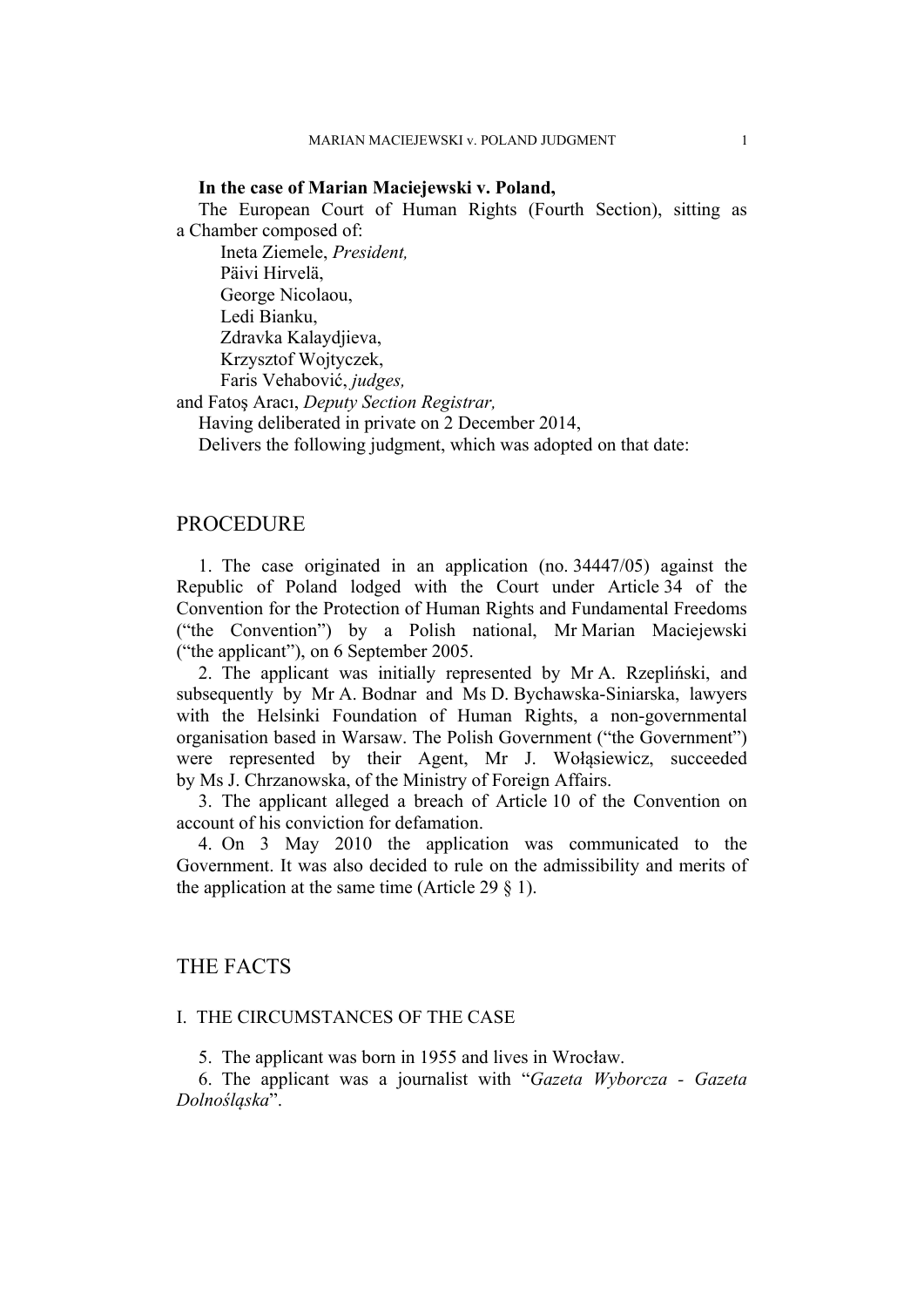7. On 25-26 November 2000 the newspaper published an article by the applicant entitled "The dishonest gaze of the Wrocław Themis" (*"Fałszywe spojrzenie wrocławskiej Temidy*")*.* The article carried a subtitle in small print "Thieves in the administration of justice" (*Złodzieje w wymiarze sprawiedliwości"*). It was one in a series of articles describing the alleged theft of valuable hunting trophies from the office of a former bailiff of the Wrocław-Krzyki District Court, Mr H.J.

8. The article read, in so far as relevant:

"For the last three years we have been trying to solve the mysterious offences committed in 1995 in the Wrocław Themis building. Valuable hunting trophies valued at 200,000 Polish zlotys (PLN) were stolen by thieves in the administration of justice. The facts indicate that neither the Wrocław prosecution service nor the courts were interested in solving those cases in spite of articles we published on the subject at various stages of our investigation, and the witnesses and evidence we unearthed. It is not excluded that this offence is connected with the still unsolved theft of PLN 370,000 of deposits after the auction sale of properties [of wound-up companies]. (...)

The audit of the bailiff's office carried out by an auditor of the Court of Appeal proved irregularities in the functioning of the court and of the bailiff in the course of auction sales concerning wound-up companies. On 20 October 1995 H.J., as he claims, on advice of his superiors, took leave and subsequently resigned. On 23 October 1995 bailiff Herbert L. took over the bailiffs' office [previously run by H.J. until his resignation]. Two days later, in the absence of Herbert L. and after working hours, M.K., a trainee bailiff, loaded the hunting trophies into his van. (...)

In the autumn of 1997 we got hold of a copy of the list – prepared by  $M.K. - of$ 77 items removed by him. It is not known what happened to further 33 apparently most valuable ones whose value was estimated by hunters at PLN 200,000. (...)

"This case does not interest me and I will not speak about it" – replied M.K., still an employee of the justice system, to our questions in January 1998.

#### *Did the court provide a cover?*

Already the form of the list raises suspicions. After the end of the list of items there is 10-centimter long empty space and then a note: "I received the above movables in the presence of M.K., a trainee bailiff (*praktykant komorniczy*) and I make no reservations. Except for the received items I leave no other personal items at the office." The signature of H.J. appears under the note.

"Such empty sheets of paper served to order stationery" – tells us bailiff H.J., the injured party.

"I would have never signed a statement that I did not leave my personal items at the office – continues H.J. – since I left them there and then they were formally returned to me.  $(...)$ "

The successor of H.J. – bailiff Herbert L. – told us that he had not known about the removal planned by M.K., and the President of the Wrocław-Krzyki District Court, W.G., refused to talk to us. According to H.J., the injured party, it was the President of the Wrocław-Krzyki District Court who instructed him to hire the trainee M.K. (...). That is why – according to the bailiff – the court was never determined to solve this theft.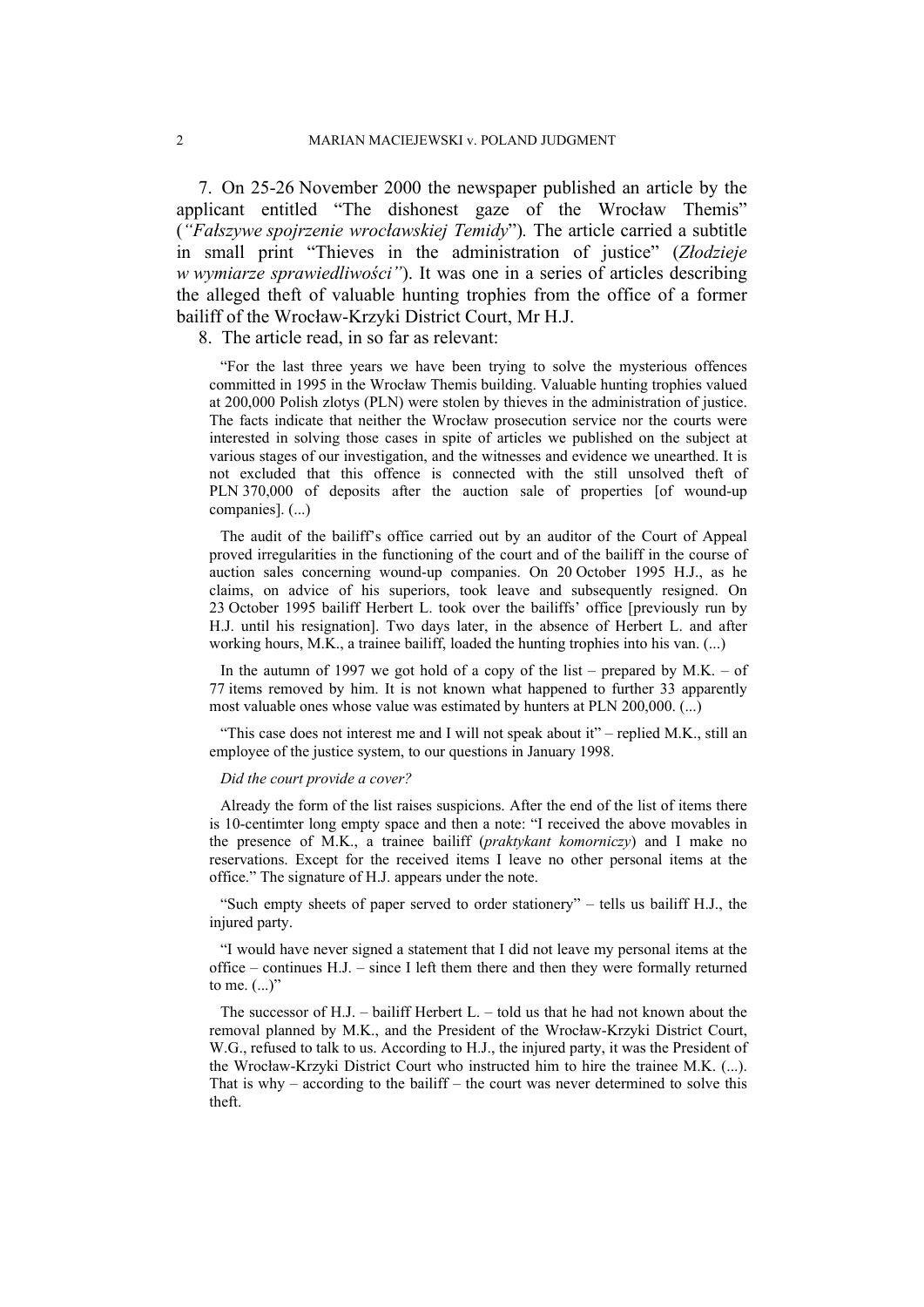#### *Logic like a flood – knocking you down*

After our first publication in January 1998, H.J. lodged a criminal complaint against M.K. Half a year later the Stare Miasto Prosecutor's Office (...) discontinued the case, reasoning that the hunting trophies removed from the court in 1995 had been destroyed by a flood that had flooded the court building two years later (sic!). When "Gazeta" pointed out the absurdity of such reasoning, the prosecution reopened the case. The witnesses' statements unambiguously incriminated M.K.

However, the bill of indictment is still a long way away since no expert can value the missing trophies solely on the basis of their description. (...)

#### *The court encloses fake list*

Impatient with the dragging investigation, H.J. filed a compensation claim for PLN 200,000 against the Wrocław-Krzyki District Court. The case is being examined by the Legnica Regional Court, which has received a reply to the statement of claim prepared by a representative of the Wrocław Themis. Judge D.S.-G. enclosed with her reply an unofficial photocopy of the photocopy (sic!) of the list of hunting trophies removed by M.K. on 25 October 1995. Our newspaper has had a copy of the list for the last three years. But the photocopy submitted by the Wrocław court contains important notes and stamps which are not on the copy in our possession. That proves that they [the notes and stamps] were added later to make it seem as if the trophies had not been stolen but lawfully restored to the owner.

#### *Originals are multiplying*

(...) Judge D.S.-G., who is representing the Wrocław Regional Court in the proceedings, is very surprised to see the same, yet entirely different lists. "I do not remember now who handed me this document, perhaps [somebody] from the Wrocław-Krzyki District Court. I never knew that there is a second [document], without notes and stamps  $(...)$ "

Therefore it is not clear when and where the list of removed items was forged: at the bailiff's office or at the court's office. (...)

The emotions stirred by two versions of the same document have not yet fallen when suddenly at the Legnica court appears ... its third version, confirmed as authentic by Judge J.J., the vice-president of the Wrocław-Krzyki District Court. (...)

#### *Five minutes of "Gazeta"*

When the above forgeries were revealed, H.J. filed a criminal complaint with the Stare Miasto Prosecutor's Office against persons unknown who had successively added notes, stamps and signatures to the document. After four weeks he received a reply – a refusal to open an investigation. Prosecutor I.S., without making any attempt to elucidate anything, found that no forgery had been committed. The prosecutor did not want to speak to us about it.

H.J. appealed against this decision to the Wrocław-Śródmieście District Court and attached the latest article of "*Gazeta Dolnośląska*" in which we had related the journalistic findings. (...) The court allowed the bailiff's appeal. In a detailed reasoning it relied, *inter alia*, on the findings made in our article and instructed the prosecutor's office to elucidate the issues raised therein.

#### *Prosecutor as fast as InterCity*

Considering that the theft of trophies would not have been possible had W.G., the President of the Wrocław-Krzyki District Court, fulfilled her duties (secured the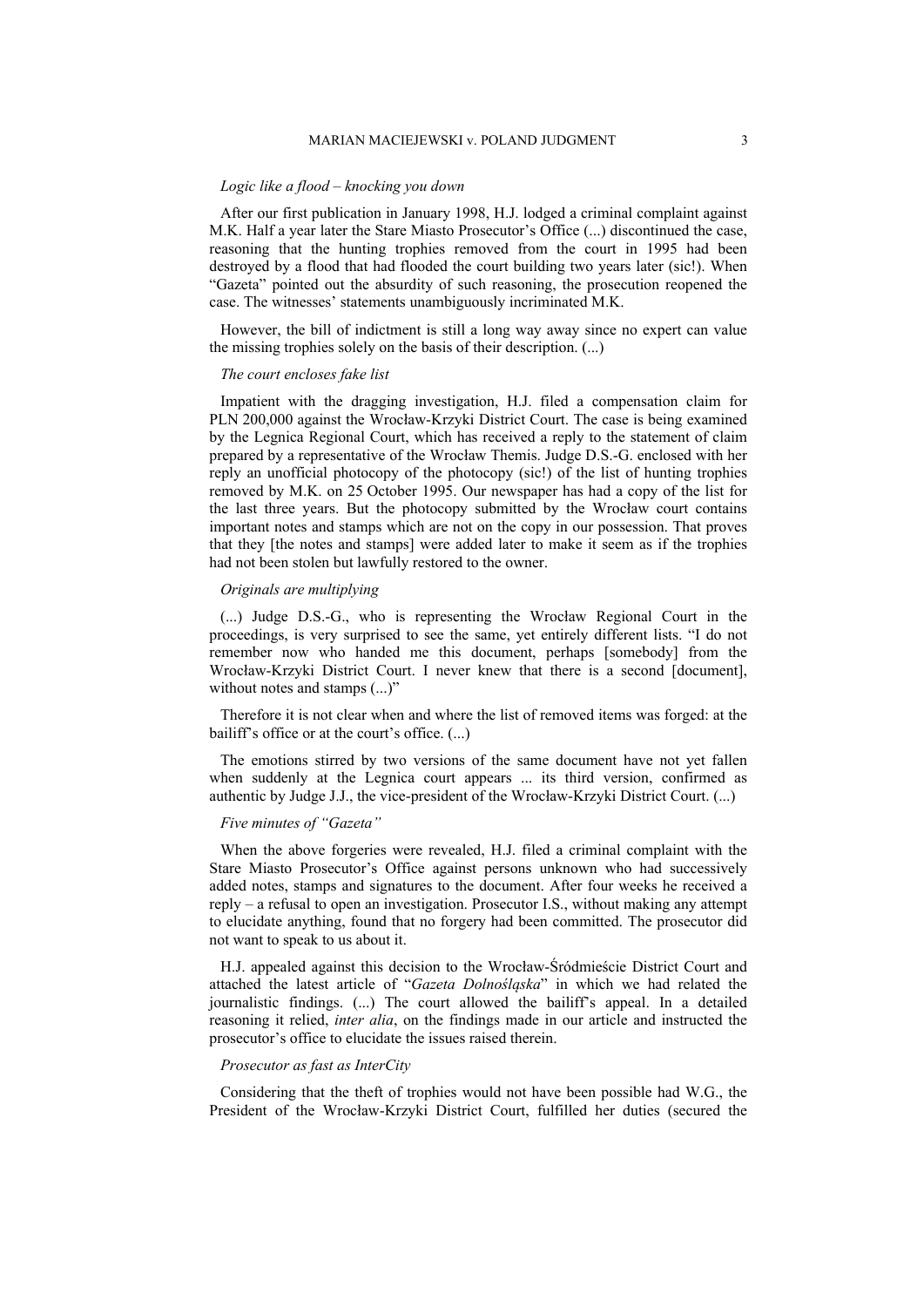bailiff's office and formally handed it over) H.J. filed a criminal complaint [against her] with the Stare Miasto Prosecutor's Office in December of last year.

On 20 January [2000] the prosecutor interviewed H.J. for three hours.

Nonetheless – it transpires from the documents – that already on the following day prosecutor W.K. refused to open an investigation. She wrote in the reasoning that she had familiarised herself with case files (the one concerning irregularities in the course of auction sales in which H.J. appears as an accused and the other concerning the theft of antlers in which H.J. is an injured party) and that "the enquiries did not reveal the facts which would substantiate that an offence had been committed".

"*Gazeta*" knows these case files, jointly it is nearly 30 volumes. It is not possible to duly familiarise oneself with them in just one day. Besides we are in the possession of official correspondence from which it transpires that in October of last year the case file of the first case – more than 20 volumes – were transferred by the Kalisz Regional Court to the Łódź Court of Appeal where they stayed at least until 16 February  $[2000]$ . (...)"

#### 9. Subsequently the applicant described the role of prosecutor R.M.

#### *"Who will solve the mystery?*

The investigation concerning irregularities in the course of auction sale of properties of wound-up companies was conducted by R.M., a colleague of the Wrocław judges, almost from behind a wall. It was revealed during the investigation that the former owners of the properties concerned had not received PLN 370,000 paid as deposits by the buyers. The prosecutor remanded bailiff H.J. in custody for two years. According to the bailiff, the prosecutor refused all his requests in the course of the investigation; *inter alia*, he prevented him from having access to the case materials and refused to carry out a confrontation between him and the trainee M.K. "Because of this I did not agree with his charges and I did not sign the bill of indictment" – says H.J. We are in the possession of documents which indicate that initially the prosecutor did not allow the suspect (H.J.) to contact his lawyer. In the course of his arrest by the police H.J. stated to the record: "I request that my lawyer be contacted". A police officer also noted down the name of the lawyer and his phone number. However, in the subsequent record in the entry "lawyer" the prosecutor wrote: "does not have [a lawyer]".

The investigation revealed that M.K. had forged H.J.'s signatures, but the prosecutor discontinued the investigation against M.K. on account of the insignificant social danger of the act. (...)

On 15 October 1996 prosecutor R.M. closed the investigation and three days later a bill of indictment against H.J. together with all documents was transmitted to the court. However, we found in the case file a document exonerating M.K. from the theft of antlers, which was prepared by L.S., an employee of the bailiff's office (...). This document bears a date of 26 October 1996, that is 11 days after the investigation had been closed. It is unknown when and how [this document] was added to the case file because there is no date of receipt on it. (...)

M.G., a regional prosecutor in Wrocław confirms to us that such a course is incorrect. "After the investigation was terminated, only documents without relevance for the investigation may be added to the case file, i.e. a medical certificate of the accused" – he explains, declaring that he does not know the details of the case.

"I do not remember how this document was added to the case file. Perhaps the police sent it to me" – says R.M.  $(...)$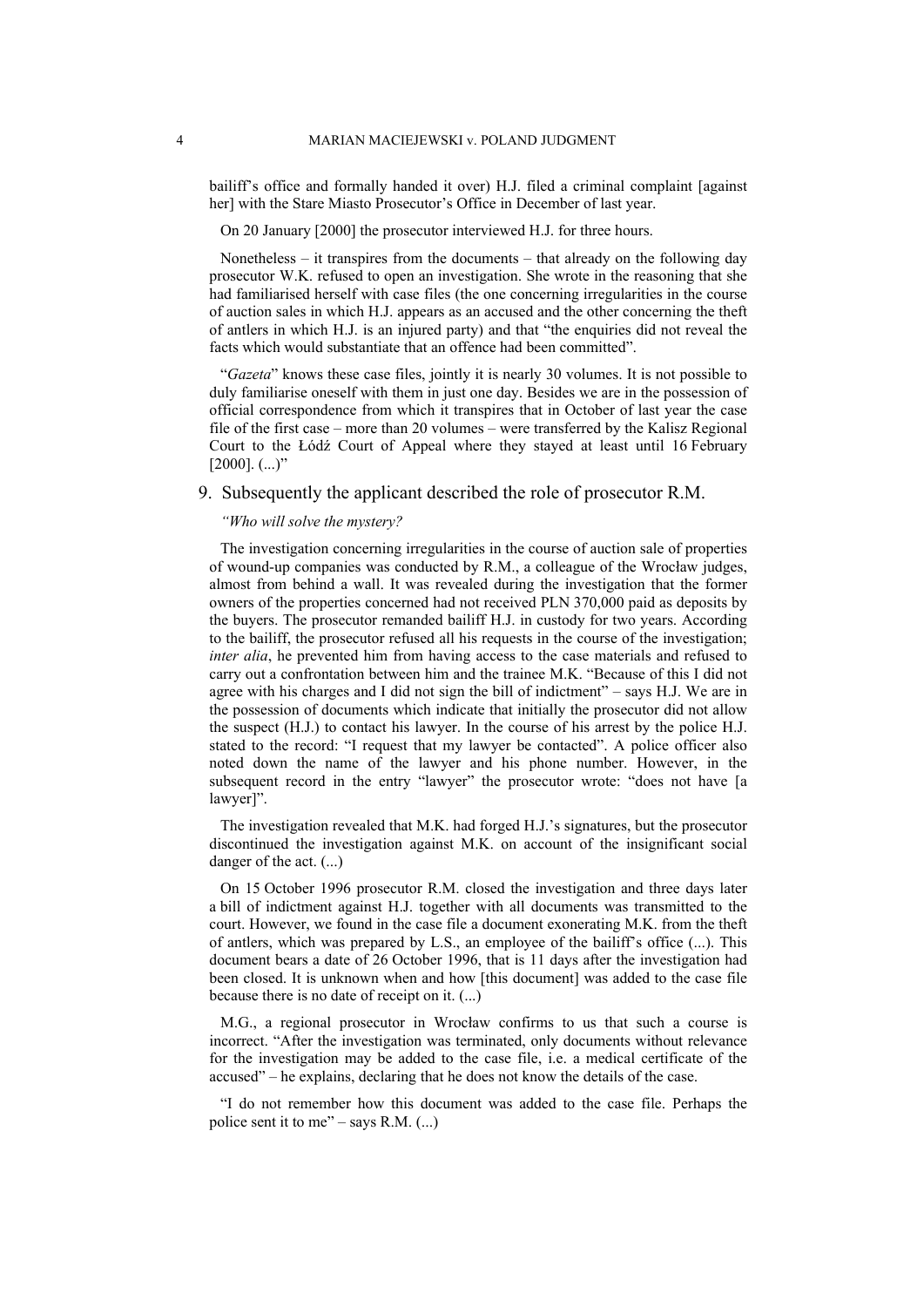"After the investigation was terminated?"

"I do not have the file in front of me so I cannot say anything on this issue. (...)"

In August [2000] H.J. lodged a criminal complaint against prosecutor R.M. with the Ministry of Justice, alleging that after the investigation had been closed R.M. added to the file a fabricated document with forged signature of M.K. (indeed, the signature of the trainee bailiff differs significantly from his proper signature). As it transpires from documents, the ministry transmitted the case to the Wrocław Appellate Prosecutor's Office, and the latter ... [transmitted it] to the Wrocław Regional Prosecutor's Office where R.M. is employed.

"And there has been no reaction to date. That is why, three years ago I turned for help to "*Gazeta*". It is another example that an ordinary man has no chance against the organised machinery of the law", – comments H.J.

#### *A turning point?*

On 22 March last year [1999] the Kalisz Regional Court convicted H.J. of misappropriation of PLN 370,000 and sentenced him to four years' imprisonment. H.J. appealed. He claimed that by reason of not having access to the documents of his office, he learnt only after the judgment had been given that M.K., the trainee bailiff had always cashed the cheques during H.J.'s absence at work. (...).

The Łódź Court of Appeal accepted this argument, quashed the conviction and remitted the case. The trial is pending. Perhaps it will finally answer who stole PLN 370,000 from the court building in 1995 and whether that has any connection with the still unresolved theft of the hunting trophies."

10. The article was accompanied by the applicant's editorial:

"Writing about those offences I frequently emphasised that it is the administration of justice which should care about their being clearly explained. That has always gone unheeded. H.J. has every right to be impatient when not seeing good will of the prosecution service and of Themis itself. Sometimes he insults the administration of justice. The court pretends that it is offended, and punishes H.J., but then, knowing that it is not flawless, it does not even attempt to enforce the penalties imposed. The esteem and authority of that court have hit a new low (*"sięgnął bruku"*). In his complaint to the State Prosecutor, H.J. alleged that this was a mafia-like prosecutor-judge association (*"mafijny układ prokuratorsko-sędziowski"*). Strong words. But until all those cases have been explained, and the guilty punished, it is difficult not to agree with him."

11. On 13 December 2000 the newspaper published a letter from Judge A.O., spokesperson for the Wrocław Regional Court. It read, in so far as relevant:

"Indeed, it would require a particular lack of objectivity, [and] a significant amount of bad faith (...) to allow the court and the people working there to be slandered in such a disgraceful manner without any factual grounds for the accusations.

In this article we have allegations made publicly against the Wrocław justice system of forgery of documents, theft, gross neglect of duty by the president of the district court, creating false evidence against the former bailiff H.J., the party wronged by the so-called "judge-prosecutor mafia", and finally a concluding comment about the esteem and authority of the court having hit a new low. (...)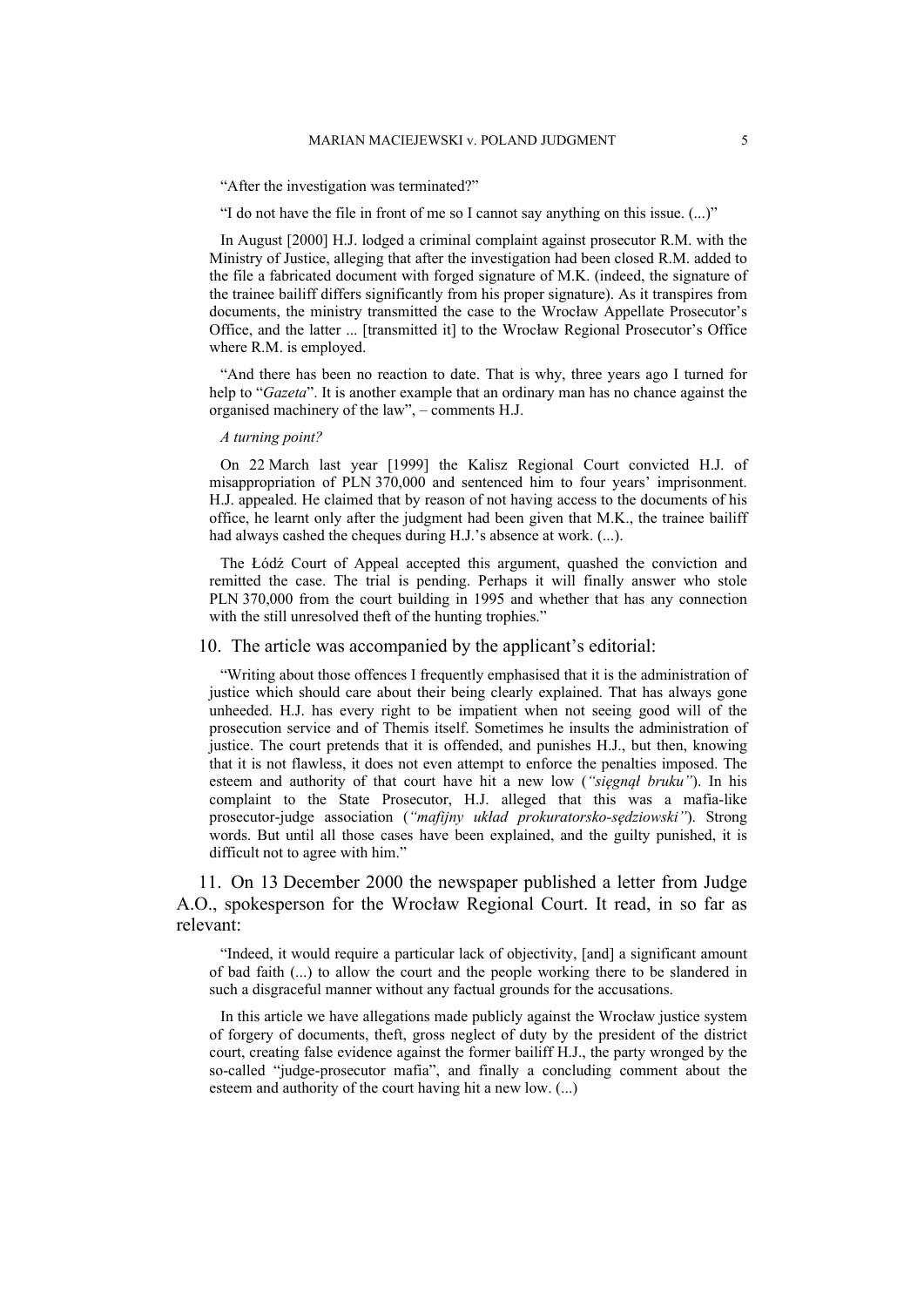Those words are insulting and unlawful at the same time, since the journalist has equated his own needs with the constitutional freedom of the press and the duty to serve society and the State in accordance with the principles of professional ethics and co-existence with others, by groundlessly criticising named officials of the Wrocław court, attempting once again in the case of H.J. to give a one-sided version of events favourable to the accused. (...)

There is no judge-prosecutor mafia attempting to "destroy" H.J.; I would simply like to point out that thanks to the initiative of the former president of the Wrocław-Krzyki District Court, Judge W.G., the prosecution service was informed of the irregularities not only in H.J.'s work but also in the work of one of the judges supervising him, which led to bills of indictment being filed against them. Today in the eyes of the journalist the name of Judge W.G. is treated on an equal footing with H.J., at least for the readers of the article. (...)

The justice system in Poland is not perfect and we are fully aware of that. But there are some intransgressible limits to the permissible criticism of that constitutional organ of the Republic of Poland, since undermining its authority in such a primitive and even deliberately unlawful manner undermines at the same time the foundations of the State. (...)"

12. In the same issue of the newspaper its editor-in-chief replied as follows:

"It was not the intention of the text to which you refer to undermine the constitutional authorities of the Republic of Poland.

The regrettable subtitle "Thieves in the administration of justice" assumed the ordinary, wider meaning of the [term] administration of justice. In phrasing it this way we obviously did not have in mind exclusively the State activity carried out by the independent courts which determine legal disputes in procedural forms. The administration of justice in the popular understanding encompasses all institutions and persons employed in the justice system who are more or less connected with the law and its observance or enforcement. It was not our intention to insult the court and call judges thieves. If you and other judges interpreted it that way – I sincerely apologise.

[However,] other questions and doubts remain after the reading of Marian Maciejewski's text. You have written that a discussion with the journalist does not make sense. That is a pity. Not only because the doubts remain, but also because one is left with the impression that, apart from the aggressive letter, you avoid any discussion on the allegations raised in the article."

#### **A. Criminal proceedings against the applicant**

13. The President of the Wrocław Regional Court filed a criminal complaint against the applicant.

14. The investigation was conducted by the Opole District Prosecutor's Office. On 30 August 2002 the prosecution filed a bill of indictment with the Brzeg District Court. The applicant was charged under Article 212 § 2 of the Criminal Code ("CC") with two counts of defamation committed through the mass media. The first charge concerned defamation of officials (*pracowników*) of the Wrocław Regional Court and of the Wrocław-Krzyki District Court with the expressions: "thieves in the administration of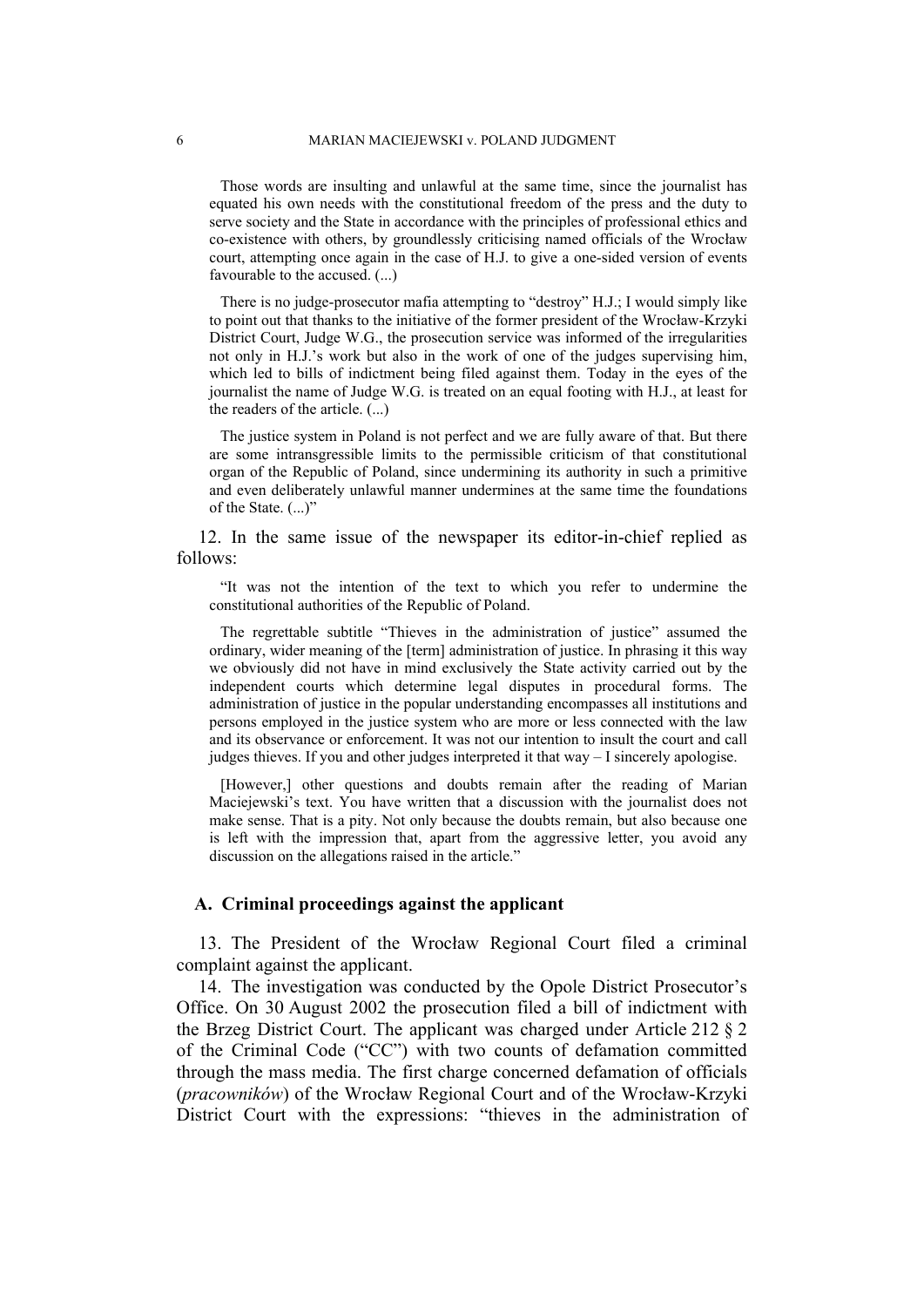justice", "the esteem and the authority of the court has hit a new low" and "mafia-like prosecutor-judge association". According to the charge, these expressions had debased the officials in the public opinion and undermined the public confidence necessary for the discharge of their duties as judges and officials of the administration of justice.

15. The second charge related to the defamation of prosecutor R.M., who had allegedly misconducted the investigation against H.J. According to the charge, the applicant imputed that prosecutor R.M. had had connections with the judges in respect of whom he had conducted the investigation. Furthermore, he was charged with having imputed that the prosecutor had remanded H.J. in custody for 2 years, refused his requests for evidence to be adduced, prevented his access to the case file, failed to carry out a confrontation between H.J. and M.K., refused H.J.'s access to a lawyer and added a forged document to the case file.

16. Prosecutor R.M. joined the proceedings as an auxiliary prosecutor.

17. At the first hearing on 11 April 2003 the trial court decided to conduct the proceedings in private in accordance with the general rule concerning cases of defamation or insult set out in Article 359 (2) of the Code of Criminal Procedure.

18. On 2 April 2004 the Brzeg District Court gave judgment. It convicted the applicant of the first charge of defamation committed through the mass media, but discounted the expression "the esteem and the authority of the court have hit a new low" as that expression did not concern the Wrocław courts. The court also convicted the applicant of the second charge of defamation committed through the mass media in respect of prosecutor R.M. It cumulatively sentenced the applicant to a fine of PLN 1,800 (approximately 450 euros (EUR)). The court further ordered the applicant to pay PLN 1,000 (EUR 250) to a charity and to reimburse PLN 292 (EUR 73) in costs.

19. The District Court found *inter alia*:

"(...) there are no grounds to conclude that the theft of the collection of hunting trophies – if such a theft actually took place and the trophies were of some value – was perpetrated by an employee of the court, and in particular by a judge or prosecutor. A trainee bailiff is not *de lege lata* and was not at the relevant time an employee of the court. In conclusion, there were no thieves in the administration of justice, contrary to what the defendant suggested in his article. The court also found no evidence of the existence of a mafia-like association between the prosecutors and judges in the jurisdiction of the Wrocław Regional Court. Accordingly, prosecutor R.M. could not have been part of it."

20. With regard to the charge of defamation of prosecutor R.M. the trial court found, *inter alia*:

"The expression "a colleague of the Wrocław judges almost from behind a wall" suggests a certain association between the judges and prosecutors, an association of friendly nature in which such "friendliness" influences decisions. A certain familiarity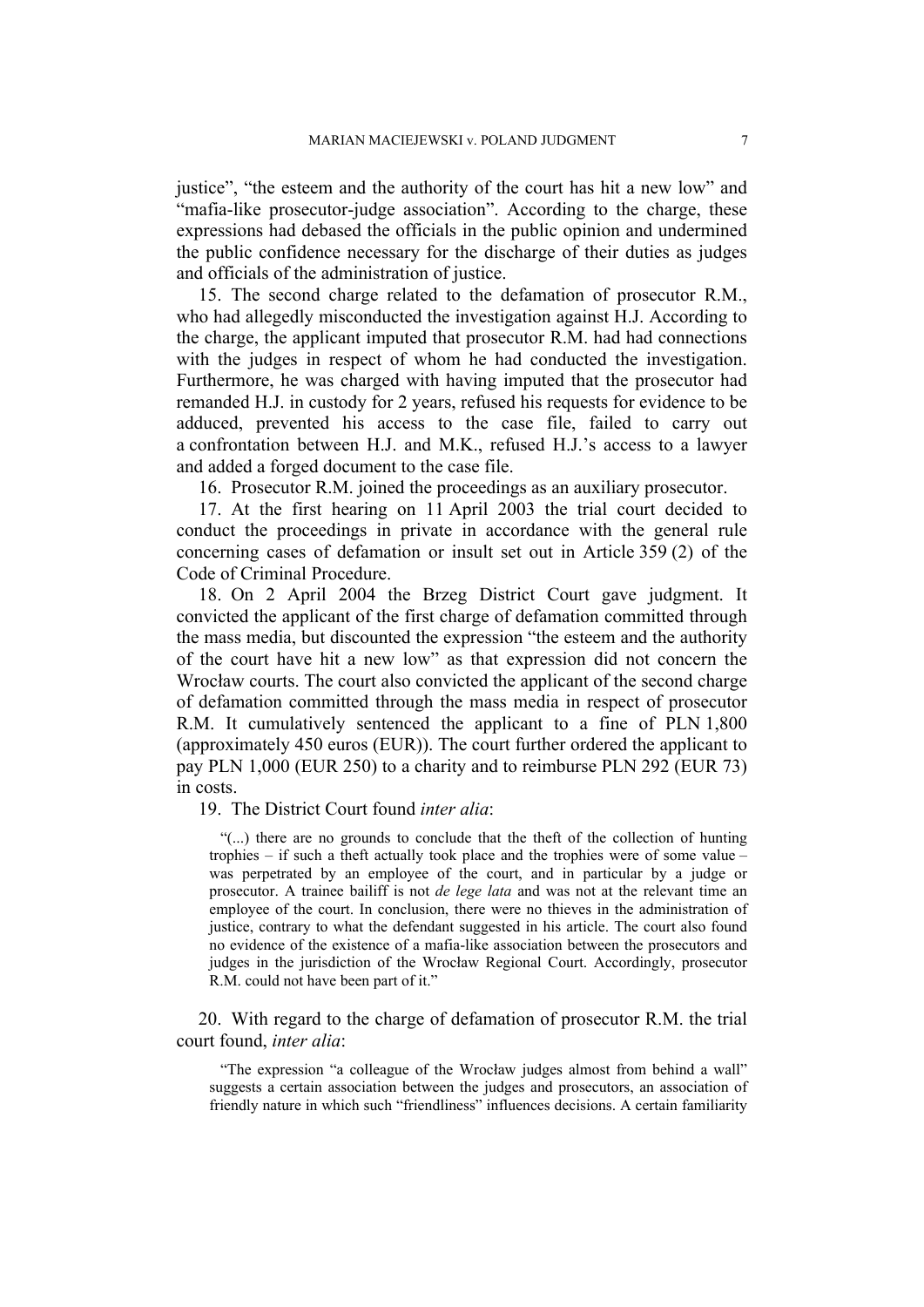between the judges and the prosecutor suggests that it influences their decisions, while these decisions should be objective and impartial – such will be the impression of an average reader of the article. The accused must understand that he is responsible not only for the content of his publication (...), but also for the tenor of his article as well as for all those defamatory expressions which do not come directly from the accused but from which he did not distance himself (...)"

21. The trial court noted that the applicant had imputed an unusual level of incompetence to prosecutor R.M. With regard to the imputation that prosecutor R.M. had remanded H.J. in custody for 2 years, the court noted that the prosecutor had remanded H.J. in custody only at the initial period and subsequently it was a court which became competent to apply this measure. The trial court noted that the legal language had its specificities which distinguished it from literature, such as the need of precision. The journalists often "translate" legal language into popular language without consulting it with lawyers and this often led to absurdities and misrepresentations. The court opined that in matters of legal language the journalists could to a certain degree rely on the rules of law-making practice set out in the Ordinance of the Prime Minister of 20 June 2002 (*Rozporządzenie Prezesa Rady Ministrów w sprawie zasad techniki prawodawczej*).

22. With regard to further allegations against prosecutor R.M., the trial court found as follows:

"There is no evidence of the lack of impartiality in "refusing the bailiff's request by prosecutor R.M.". H.J. had access to the file and even if he did not have it in the course of the investigation he could have had access to it during the trial. The confrontation between H.J. and M.K took place, but perhaps it did not meet the expectations of the accused [H.J.]. However, in this case too the trial court could have carried out such a confrontation again and draw relevant conclusions from it. There is nothing unusual in the change of numbering of the pages in the case file, in particular in the course of the investigation when it could be intended to arrange the collected material in order. The bad faith of prosecutor R.M. who allegedly did not allow the accused's access to his lawyer has not been substantiated. The lawyer of H.J. or his substitute did not complain about the irregularities in the course of the investigation, and in particular that they were not allowed to see the accused. There is no doubt for the court that had such circumstances actually occurred they would have been raised by the defence. H.J. (...) filed a criminal complaint against R.M., alleging that after the investigation had been terminated R.M. had added to the file a counterfeit document with a forged signature of M.K. It should be noted that documentary evidence may be attached by each party at any stage of the proceedings, thus also after the investigation had been terminated. In any event, this added document was not a decisive document for H.J.  $(...)$ "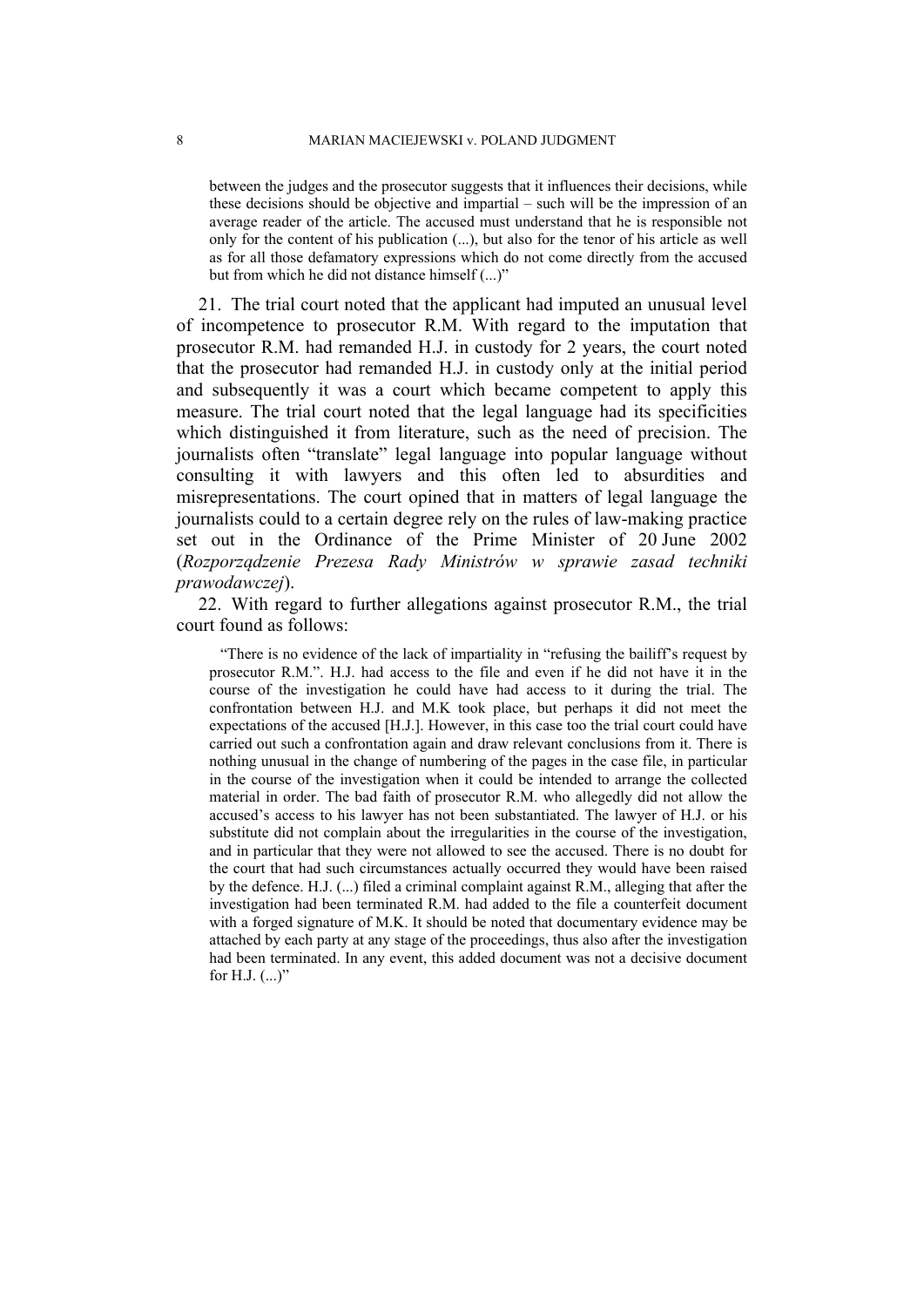23. The trial court found that the applicant could not rely on the defence specified in Article 213  $\S$  2 of the CC since he had failed to prove the truthfulness of his allegations of the presence of thieves in the administration of justice and of prosecutor R.M.'s mishandling the investigation against H.J. In addition, the applicant's article did not pursue any justifiable public interest but rather the private interest of the former bailiff H.J. The information provided by the latter served to a large extent as the basis for the impugned allegations. Referring to the case-law of the Supreme Court, the court observed that the journalistic right to criticise was not unlimited; in particular it did not extend to imparting unverified information concerning the State authorities. Furthermore, the applicant had portrayed a climate of corruption and incompetence defamatory of the court employees and the prosecutor.

24. The trial court noted that the present case involved a conflict between the constitutional freedom of speech and the right to have one's reputation protected. However, it found that the applicant had abused that freedom by infringing the personal rights of many honest persons and that such conduct could not go unpunished as it would encourage similar infringements in the pursuit of sensationalism. The trial court also noted that the fact of the applicant being a journalist did not confer on him any special status or the right to use words irresponsibly.

25. The court further found that it was unacceptable to express suppositions disparaging the justice system, in particular when they were based solely on subjective feelings ("mafia-like prosecutor-judge association", "thieves in the administration of justice") as had been held in the Supreme Court's decision of 10 December 2003 no. V KK 195/03. The trial court accepted the findings of the European Court of Human Rights in the *Prager and Oberschlick* case with regard to the need to protect public confidence in the judiciary and observed that the applicant, through his defamatory statements, had wrongly undermined such confidence.

26. As regards the sentence, the District Court took into account the significant number of persons who had been harmed by the applicant's article and the social danger of his act. Having regard to the personal characteristics of the applicant, the court sentenced him to the most lenient penalty, which was a fine and in setting its amount it took into account the financial situation of the applicant.

27. The applicant appealed. He contested the finding of his guilt and alleged that the trial court had erroneously assessed the facts of the case. In his submission, the first-instance court had misinterpreted the impugned statements from his article. In particular, the phrase "thieves in the administration of justice" concerned clearly M.K. and not a judge or a prosecutor. For the applicant, a trainee bailiff was an employee of the administration of justice. In any event, in 1998 M.K. was promoted to a junior bailiff (*asesor komorniczy*) and became an employee of the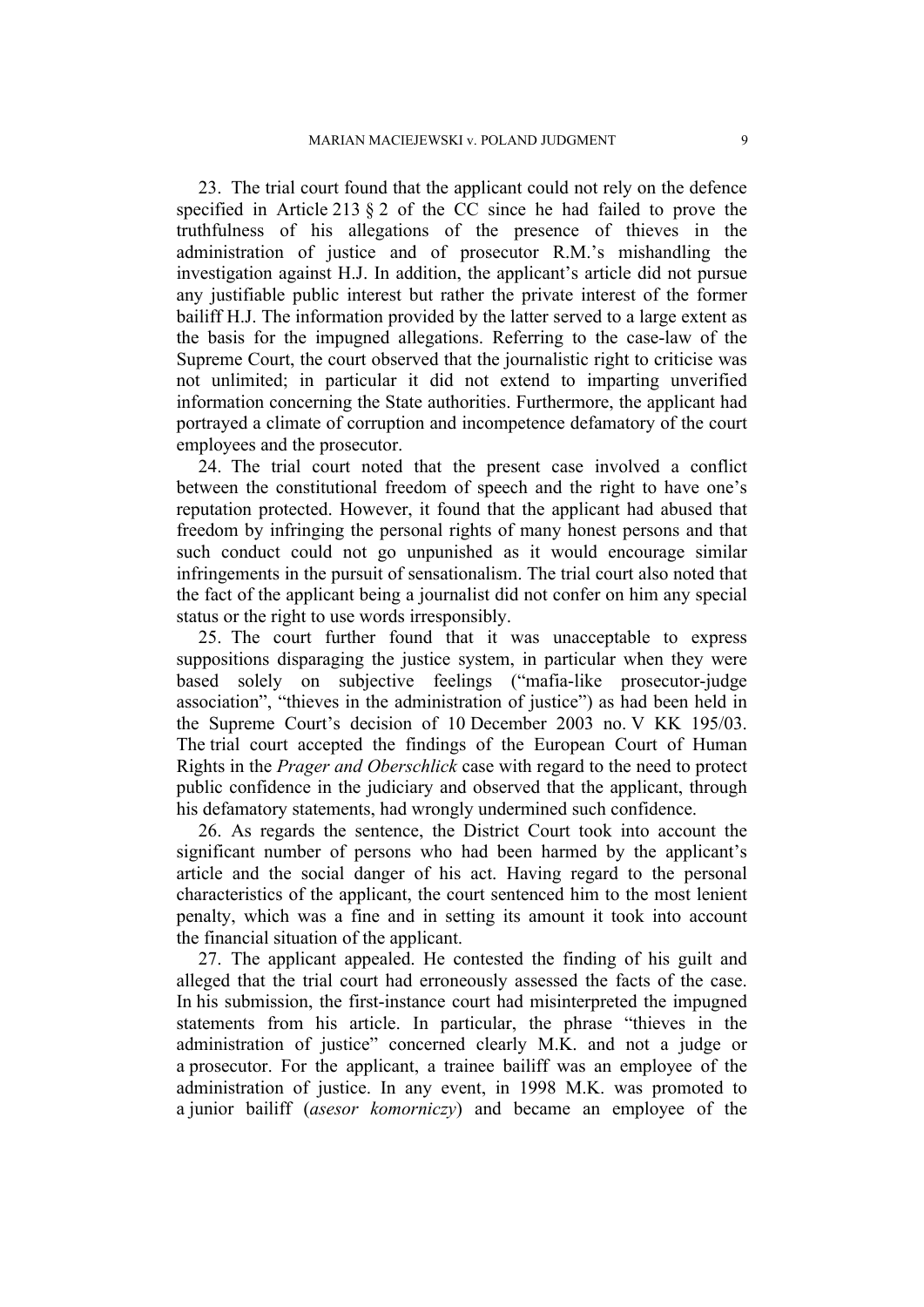administration of justice, while the applicant's article was published in November 2000. Furthermore, the applicant argued that the term "mafia-like prosecutor-judge association" was a value judgment and not a statement of fact as the court had interpreted it. Nowhere in the article was it suggested that prosecutor R.M. had been part of this association. The trial court also did not pay attention to the fact that the impugned article was a third article treating the same subject-matter.

28. The applicant averred that the phrase "a colleague of the Wrocław judges, almost from behind a wall" had not been defamatory of prosecutor R.M. It was a fact that the prosecutor was a colleague of the judges who worked in the same building. The applicant did not allege that the carrying out of the investigation by prosecutor R.M. had influenced its outcome. On the other hand, he noted that such a situation could have raised an issue of objectivity of the prosecutor. The applicant claimed that the trial had erroneously found him guilty of imputing that prosecutor R.M. had added document to the case file. He averred that the court had simply not explained the circumstances in which the document had been added to the file. The trial court left unnoticed the fact of three different versions of the list of trophies. The applicant objected to the court's finding that he had defamed prosecutor R.M. by the phrase "the prosecutor remanded [H.J.] in custody for 2 years". It was true that the prosecutor actually remanded H.J. in custody only for a period of 9 months and in respect of the subsequent period it was a court. However, the prosecutor applied for and argued that the imposition of this measure was necessary.

29. The applicant disagreed that when writing about legal affairs a journalist was required to use legal language. He noted that *Gazeta Wyborcza* was a private newspaper and it was up to it to decide about the editorial policy and the style of language used. It was not a specialised journal but a newspaper addressed to a mass reader and that the use of popular language was justified. The applicant submitted that he did not intend to write an article favourable to the Regional Court but an article which portrayed the functioning of the administration of justice where a theft of movables and forgery of a document occurred.

30. The applicant submitted that he had shown sufficient diligence when preparing his article. He had verified his information and known the story perfectly well, collected hundreds of documents, talked to at least twenty-eight persons, mostly employees of the Wrocław courts. He maintained that Judge A.W., a spokesperson of the Wrocław Regional Court stated at the trial that the applicant had had good understanding of legal matters. In the applicant's view, the trial court wrongly undermined his credibility by having imputed that he had relied solely on the information provided by H.J. The applicant also submitted that following a complaint from H.J. the Wrocław-Stare Miasto District Prosecutor's Office opened an investigation into the excess of authority by prosecutor R.M. However,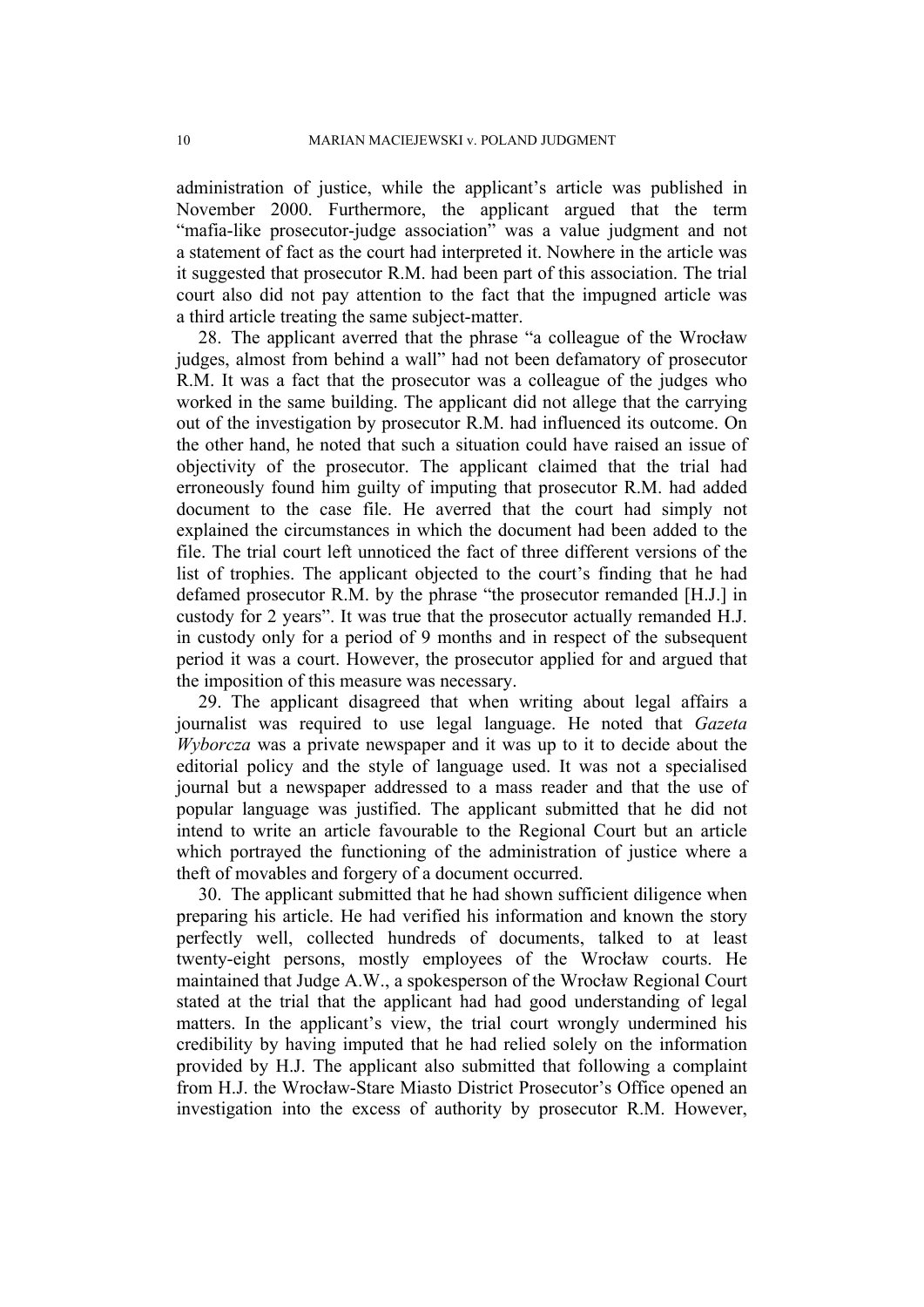subsequently the file of this investigation got lost in unknown circumstances and was never fully reconstituted.

31. The Opole Regional Court granted leave to the Helsinki Foundation for Human Rights to join the proceedings as a civil society organisation (*przedstawiciel społeczny*). The Foundation submitted its *amicus curiae* brief in the case.

32. On 22 February 2005 the Opole Regional Court upheld the first-instance judgment. It ordered the applicant to reimburse PLN 200 (EUR 50) in costs.

33. The Regional Court endorsed the findings of the trial court. It found, *inter alia*, that:

"The words "thieves" and "mafia-like association" used by the accused amount to a pejorative assessment of the institutions indicated in the article. (...) The accused's efforts in the impugned article show that he deliberately misinformed the readers that the stealing prevails in the administration of justice system and his subsequent interpretation of the text was aimed at minimising the fact that he attributed dishonesty to the employees of the administration of justice."

The Regional Court emphasised that a journalist was required to act with particular diligence required by section 12 of the Press Act and in accordance with the relevant deontological standards. It noted that the assessment of the journalist's intention and goals should be carried out by reference to an average reader. The court also referred to the case-law of the Strasbourg Court which specified that the administration of justice was not exempt from public control and criticism but nonetheless it had to be protected against unfounded and destructive attacks by the journalists.

34. It observed that defamation within the meaning of the Criminal Code consisted of raising an allegation in person or of disseminating an allegation that had been previously raised by another person. This meant that the offence of defamation could also have been committed by a person quoting a statement made by somebody else if the person quoting the statement clearly approved of it. The Regional Court found that in his article the applicant had approved of the statement of the former bailiff H.J. that there had been a "mafia-like prosecutor-judge association" in the Wrocław courts.

35. It noted that the administrative authorities of the Wrocław-Krzyki District Court should have not tolerated the practice of collecting of hunting artefacts by a bailiff in his office located in the court building. The President of that court, Judge W.G. admitted that she had made a mistake in not reacting to this situation. She instructed M.K. to remove the hunting trophies from the bailiff's office and this was later described in the applicant's articles. The Regional Court agreed that the manner of securing the property located in the bailiff's office had been contrary to the applicable rules. The Regional Court further held:

"The disappearance or the theft of antlers (as it is consistently claimed by the accused) should not be a reason to attribute stealing to the employees of the justice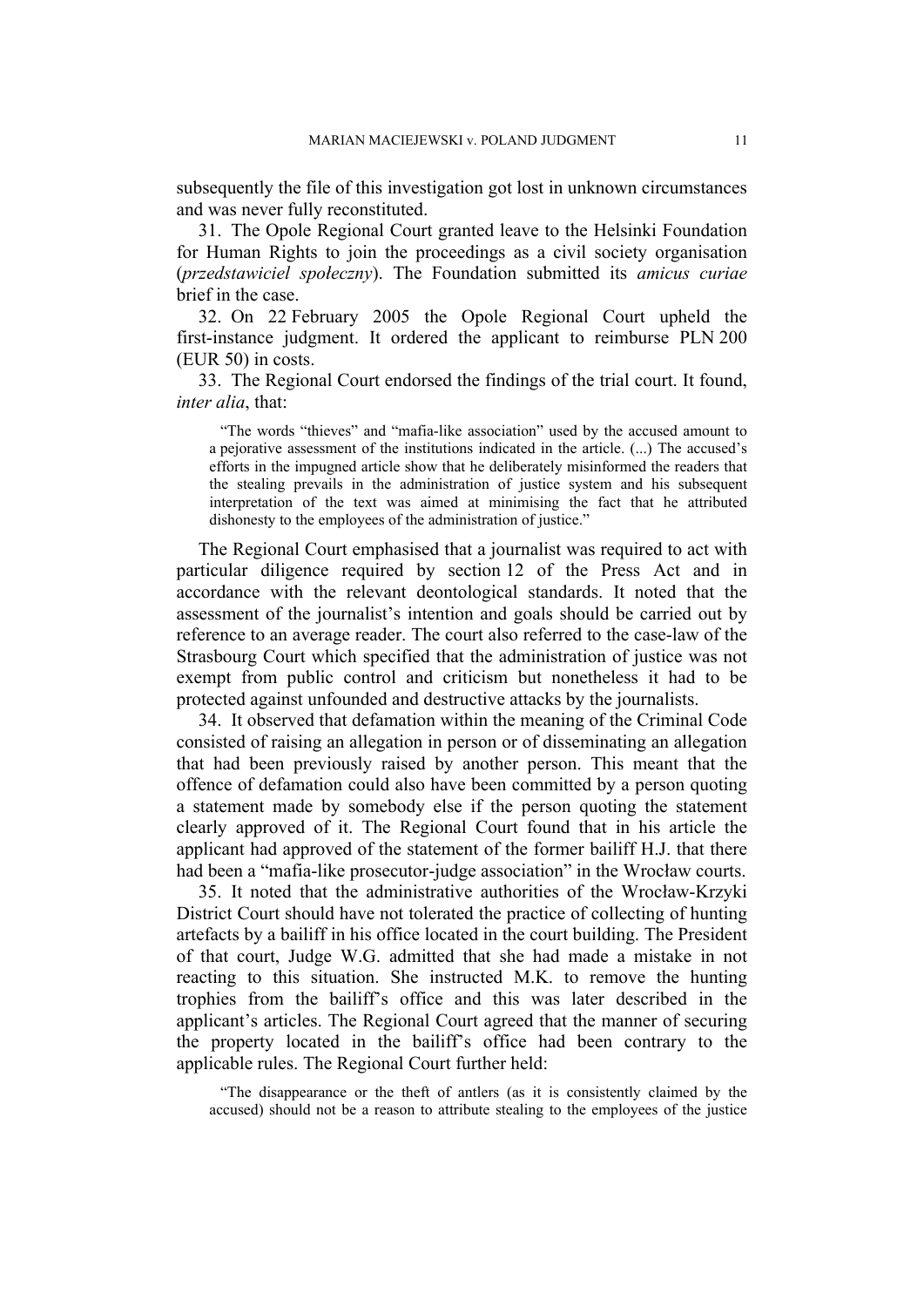system. Thus, the District Court has correctly held (...) that this type of articles do not pursue any justifiable public interest, but they undermine the interest of maintaining the authority of the judiciary. The justice system (...) [gives] decisions determining disputes before the courts and imposing sanctions on behalf of the State. It is not allowed to lay such a charge against the justice system (...) even in the case of the evidently inappropriate actions of the administrative authorities in the situation that occurred in the Wrocław-Krzyki District Court as regards the lack of suitable reaction to the conduct of bailiff H.J."

36. With regard to the defamation of prosecutor R.M., the Regional Court held:

"The allegations reported in the press of his [the prosecutor's] connections with judges in respect of whom he conducted the proceedings, and of breaches of criminal procedure in the course of the investigation against H.J. (...) and even of having used forged documents indisputably exposed the prosecutor conducting the investigation to the risk of losing the confidence necessary for the discharge of his duties. A suspect has the right to make complaints to the relevant authorities. However, the publication in the press of these unverified and false allegations constitutes a defamation of the portrayed person. (...)"

The appellate court underlined that the evidence in the case had not indicated that the investigation against H.J. was in breach of the criminal procedure or that it impeded the suspect in adducing his evidence or arguments in pursuance of his defence.

37. The Regional Court's judgment was served on the applicant on 8 March 2005.

38. On 3 June 2005 the applicant filed a constitutional complaint with the Constitutional Court. He claimed that Articles 212 § 2 and 213 § 2 of the CC were incompatible with Article 54 in conjunction with Articles 31 § 3 and 14 of the Constitution.

39. On 12 May 2008 the Constitutional Court gave judgment (case no. SK 43/05). It examined the constitutionality of the defence provided in Article 213 § 2 of the CC in respect of the offence of defamation committed through the mass media (Article 212 § 2 of the CC). The Constitutional Court ruled that Article 213 § 2 was compatible with the Constitution in so far as it required that an allegation had to be true. It held, however, that this provision was unconstitutional in so far as it necessitated that a true allegation concerning the conduct of a public official had to pursue a justifiable public interest. It further discontinued the proceedings in respect of the constitutionality of Article 212 § 2 of the CC, having regard to its earlier judgment of 30 October 2006 in the case no. P 10/06.

## **B. Civil proceedings against the applicant**

40. On an unspecified date in 2001 Judge W.G. brought a civil action against the applicant and the editor-in-chief of the newspaper for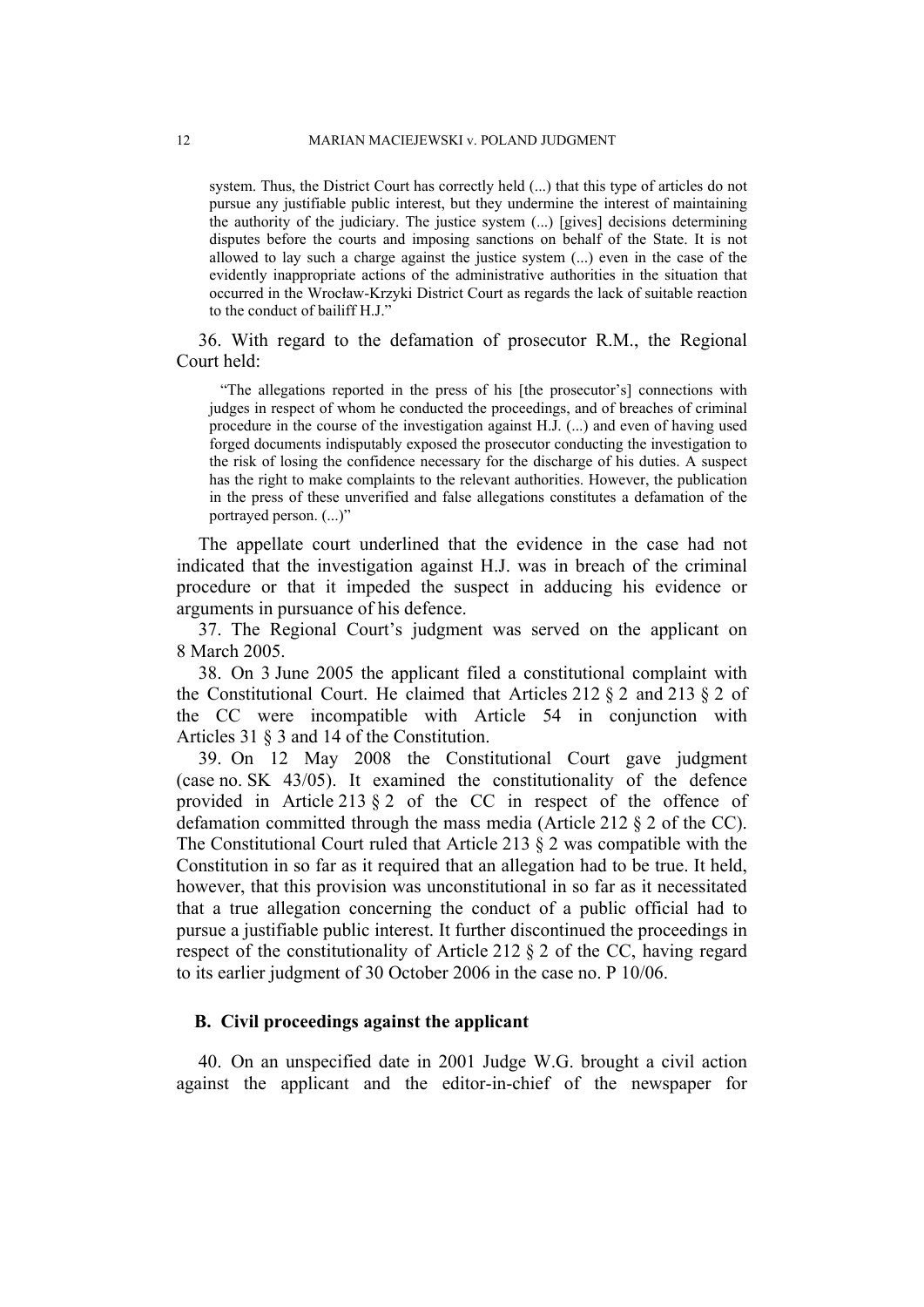infringement of her personal rights on account of certain passages in the impugned article.

41. On 9 December 2003 the Świdnica Regional Court partly granted the claim and ordered the defendants to publish an apology in the newspaper. The defendants appealed. On 29 June 2004 the Wrocław Court of Appeal amended the first-instance judgment in respect of the text of the apology. The defendants appealed.

42. On 7 July 2005 the Supreme Court quashed the Court of Appeal's judgment and remitted the case. It held that the Court of Appeal had breached the principle of *reformationis in peius*. On 6 April 2006 the Wrocław Court of Appeal dismissed the claim of Judge W.G. in its entirety. It found that the impugned passages in the article did not contain untrue information infringing the personal rights of the claimant.

## **C. The investigation in the case concerning excess of authority by prosecutor R.M.**

43. It appears that in 1998 H.J. filed a criminal complaint against prosecutor R.M. He alleged that the prosecutor had exceeded his authority in the criminal investigation conducted against H.J. in 1995-1996. Secondly, H.J. alleged that the prosecutor had forged his signature on a document from the investigation.

44. On 2 March 2005 the Wrocław-Stare Miasto District Prosecutor discontinued the investigation. She concluded that the prosecution in respect of the first charge had become time-barred. With regard to the second charge and having regard to an expert report, the prosecutor found that no offence had been committed.

## **D. Criminal proceedings against M.K.**

45. On an unspecified date in 2001 the Wrocław-Stare Miasto District Prosecutor opened an investigation against M.K. On 16 November 2001 the prosecutor filed a bill of indictment with the Wrocław-Śródmieście District Court against M.K. M.K. was charged with theft of hunting trophies and forgery of the list of trophies. The case was transferred to the Ostrów Wielkopolski District Court. On 18 June 2002 that court remitted the case to the prosecution on account of shortcomings in the bill of indictment. It appears that on 29 November 2002 the Wrocław-Stare Miasto District Prosecutor discontinued the investigation against M.K. A copy of this decision has not been produced by the parties.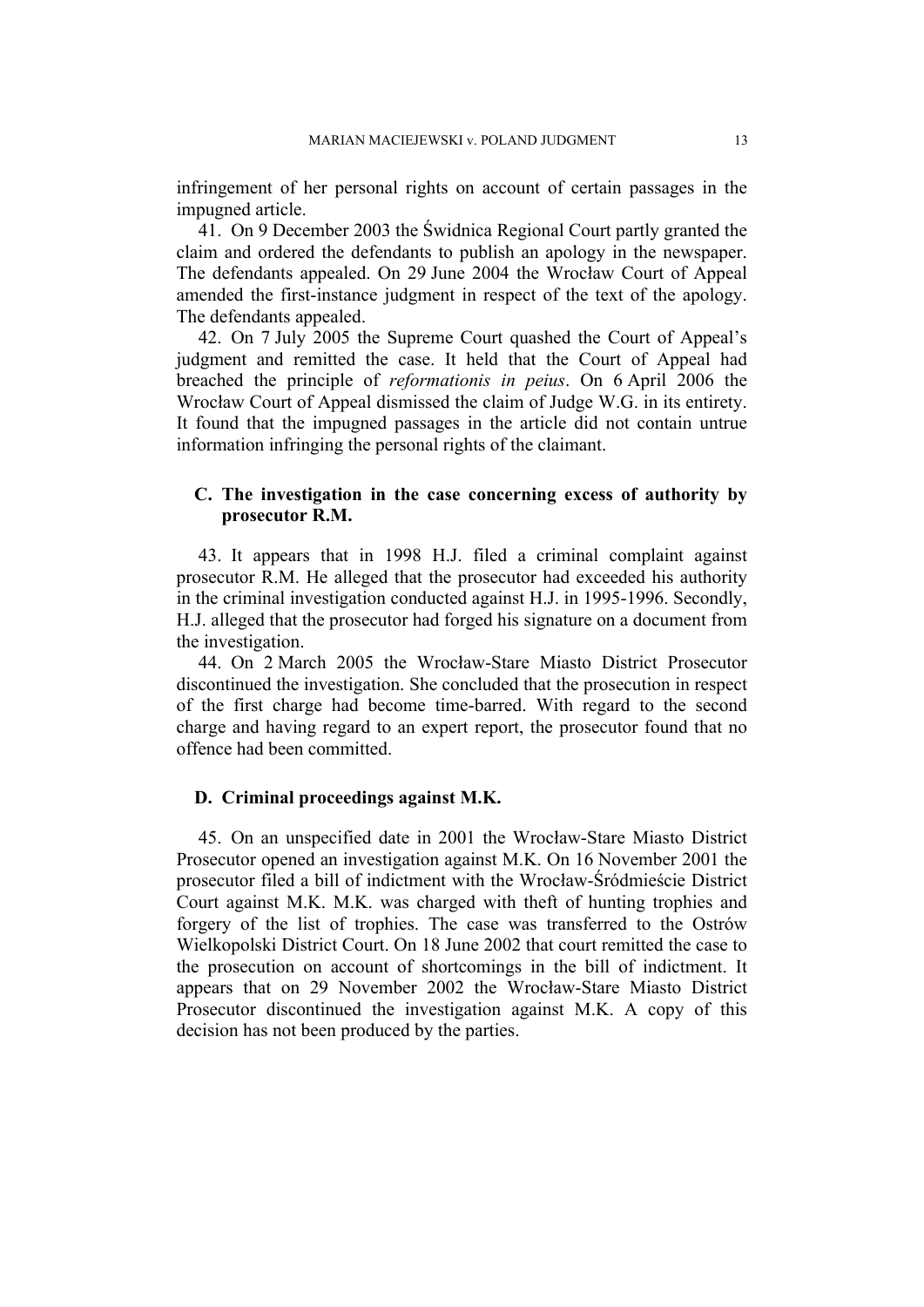## **E. Criminal proceedings against H.J. concerning the charges of embezzlement**

46. In 1995 the Wrocław Regional Prosecutor Office opened an investigation against H.J. The investigation was conducted by prosecutor R.M. On 19 January 1996 prosecutor R.M. remanded H.J. in custody.

On 18 October 1996 the prosecution filed a bill of indictment against him with the Wrocław Regional Court. H.J. was charged with numerous counts of embezzlement. H.J. was released on 14 November 1997. On an unspecified date the case was transferred to the Kalisz Regional Court.

47. On 22 March 1999 the Kalisz Regional Court convicted H.J. of embezzlement of PLN 370,000 and sentenced him to four years' imprisonment. Subsequently, the Łódź Court of Appeal quashed the conviction and remitted the case. On 22 May 2002 the Kalisz Regional Court again convicted the applicant of numerous counts of embezzlement and sentenced him to the same penalty. On 25 February 2003 the Łódź Court of Appeal upheld the first-instance judgment for the most part. It remitted the case only in respect of one count of embezzlement and reduced the sentence to three years and ten months' imprisonment.

## II. RELEVANT DOMESTIC LAW AND PRACTICE

### **A. Relevant constitutional provisions**

48. Article 14 of the Constitution provides as follows:

"The Republic of Poland shall ensure freedom of the press and other means of social communication."

Article 31 § 3 of the Constitution, which lays down a general prohibition on disproportionate limitations on constitutional rights and freedoms (the principle of proportionality), provides:

"Any limitation upon the exercise of constitutional freedoms and rights may be imposed only by statute, and only when necessary in a democratic State for the protection of its security or public order, or to protect the natural environment, health or public morals, or the freedoms and rights of other persons. Such limitations shall not violate the essence of freedoms and rights."

Article 54 § 1 of the Constitution guarantees freedom of expression. It states, in so far as relevant:

"Everyone shall be guaranteed freedom to express opinions and to acquire and to disseminate information"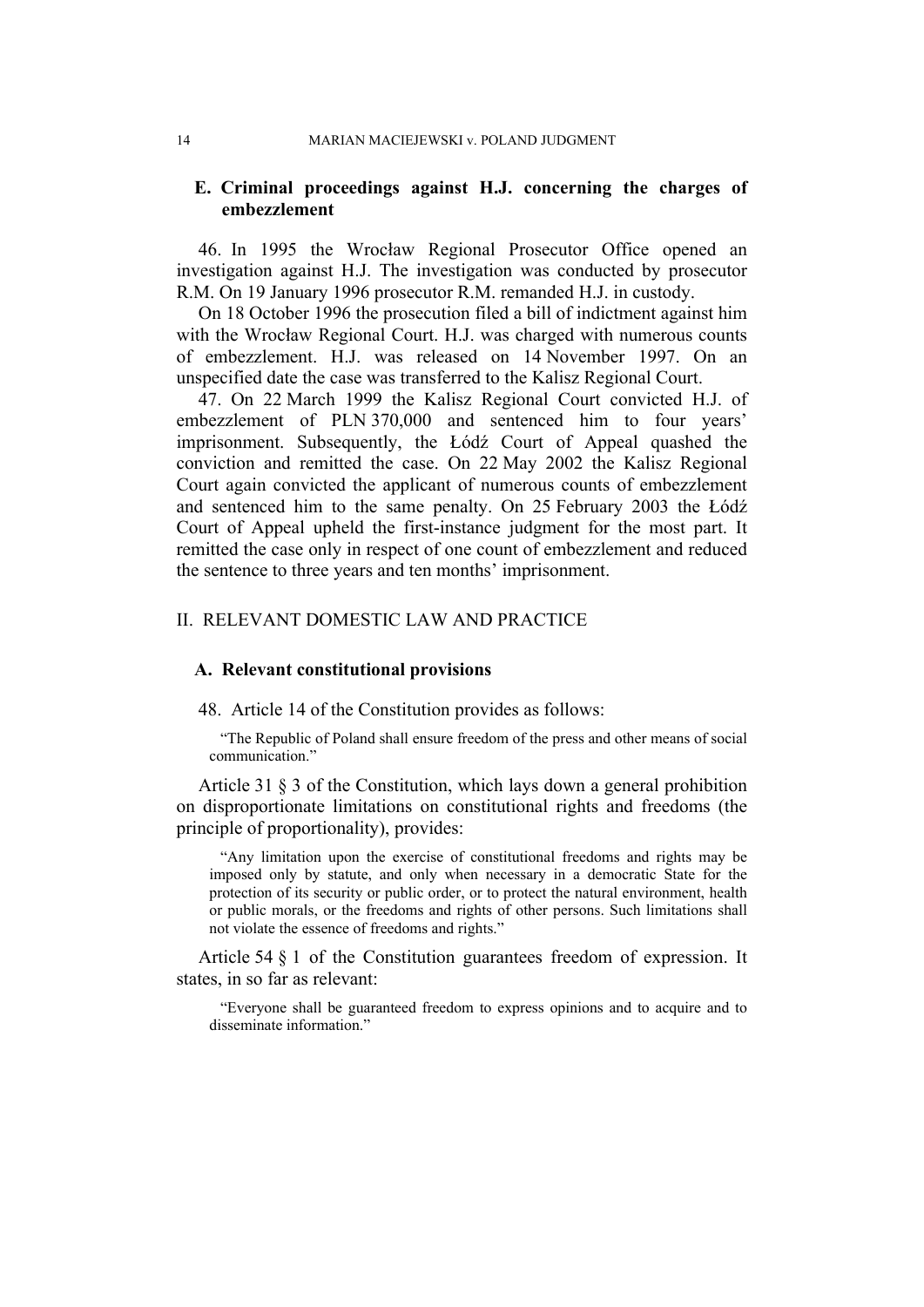#### **B. Relevant provisions of the Criminal Code**

49. Article 212 provides in so far as relevant:

"§ 1. Anyone who imputes to another person, a group of persons, an institution, a legal person or an organisation without legal personality, such behaviour or characteristics as may lower that person, group or entity in public esteem or undermine public confidence in their capacity necessary for a given position, occupation or type of activity, shall be liable to a fine, a restriction of liberty or imprisonment not exceeding one year.

§ 2. If the perpetrator commits the act described in paragraph 1 through the mass media he shall be liable to a fine, a restriction of liberty or imprisonment not exceeding two years."

Article 213 provides as follows:

" $\S$  1. The offence specified in Article 212  $\S$  1 is not committed if the allegation made in public is true.

§ 2. Whoever raises or publicises a true allegation in defence of a justifiable public interest shall be deemed not to have committed the offence specified in Article 212 §§ 1 or 2; if the allegation regards private or family life, evidence of truthfulness shall be admitted only when it serves to prevent a danger to someone's life or to prevent the moral corruption of a minor."

#### **C. The Press Act**

50. In accordance with section 12  $\S$  1 (1) of the Press Act a journalist is under the duty to act with particular diligence in gathering and using the information, and, in particular, is required to verify the truthfulness of obtained information.

# THE LAW

## I. ALLEGED VIOLATION OF ARTICLE 10 OF THE CONVENTION

51. The applicant complained that there had been a violation of his right to freedom of expression on account of his conviction and sentence for defamation. He relied on Article 10 of the Convention, which reads as follows:

"1. Everyone has the right to freedom of expression. This right shall include freedom to hold opinions and to receive and impart information and ideas without interference by public authority and regardless of frontiers. This Article shall not prevent states from requiring the licensing of broadcasting, television or cinema enterprises.

2. The exercise of these freedoms, since it carries with it duties and responsibilities, may be subject to such formalities, conditions, restrictions or penalties as are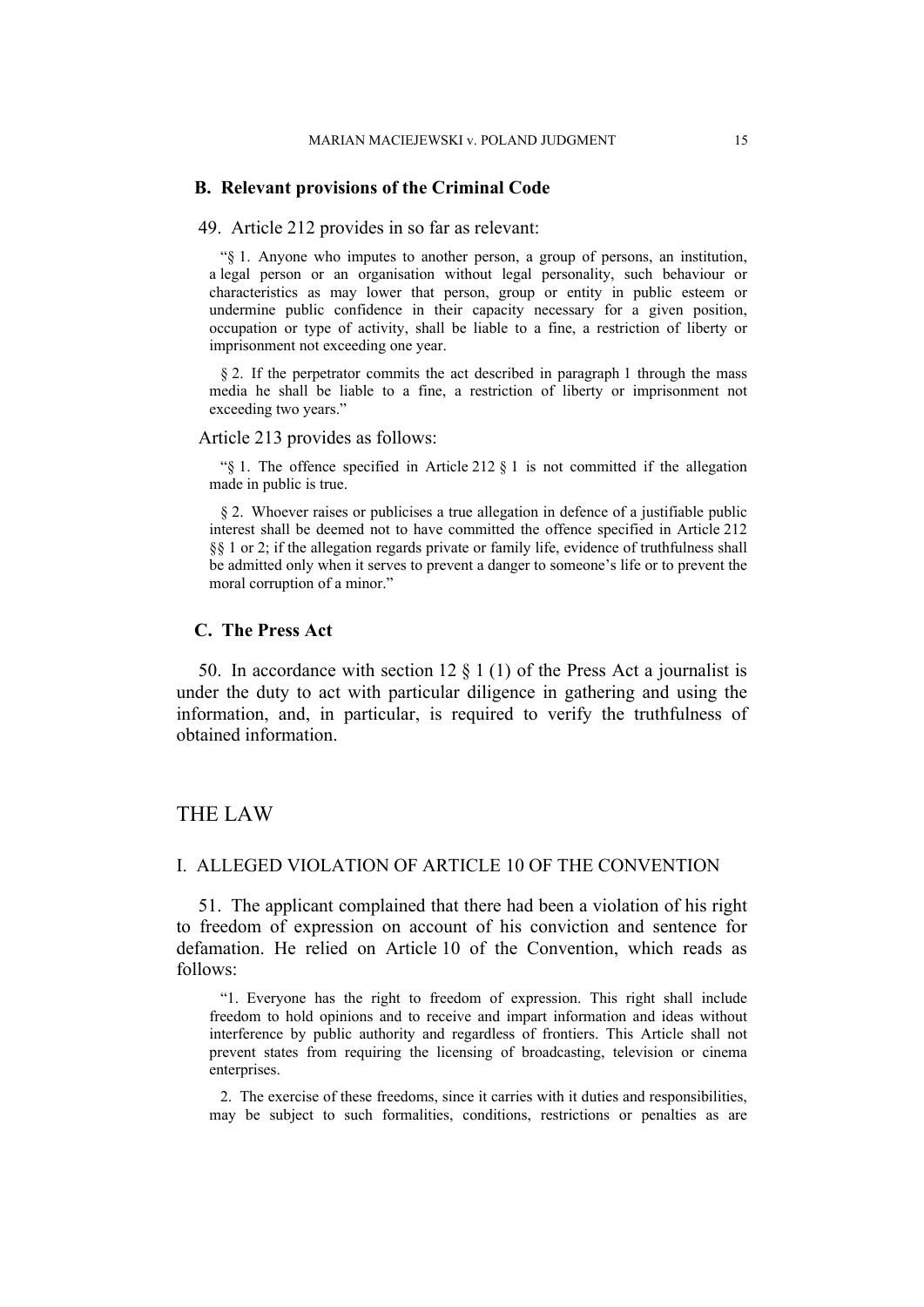prescribed by law and are necessary in a democratic society, in the interests of national security, territorial integrity or public safety, for the prevention of disorder or crime, for the protection of health or morals, for the protection of the reputation or rights of others, for preventing the disclosure of information received in confidence, or for maintaining the authority and impartiality of the judiciary."

#### **A. Admissibility**

52. The Court notes that this complaint is not manifestly ill-founded within the meaning of Article 35  $\S$  3 (a) of the Convention. It further notes that it is not inadmissible on any other grounds. It must therefore be declared admissible.

### **B. Merits**

#### *1. The applicant's submissions*

53. The applicant maintained that his article concerned the irregularities in the Wrocław judiciary which was an issue of public interest. He argued that the main duty of a journalist was to collect journalistic material with due diligence; however, there was no obligation to prove the truthfulness of all acquired information. Freedom of expression would be undermined if only those facts that could be proven were publishable. A particular example of this was when a journalist wrote an article about a person who was subject to criminal proceedings. In such a case, the journalist could not have known the eventual result of the proceedings at the time of writing. This was the situation in the applicant's case. After the publication of his articles, several sets of proceedings were opened against the members of the local judiciary. The proceedings against prosecutor R.M. for forgery had been discontinued on 2 March 2005. On 19 November 2001, a bill of indictment was lodged against bailiff M.K. accusing him of theft and forgery.

54. The applicant averred that the general practice of the Polish courts in criminal defamation cases was to require the accused to demonstrate the truthfulness of his statements. The courts did not take into account the manner in which a journalist collected his information. The applicant had relied on court documents from the proceedings conducted against the bailiff and the prosecutor as well as on many other sources that had been presented during the criminal proceedings against him. Being an investigative journalist, the applicant had verified the information before it was published and complied with professional ethics. His article made references to numerous sources of information.

55. In the reasons for its judgment the Opole Regional Court held that the applicant had been found guilty in respect of the subtitle of the article "Thieves in the administration of justice". It explained that the justice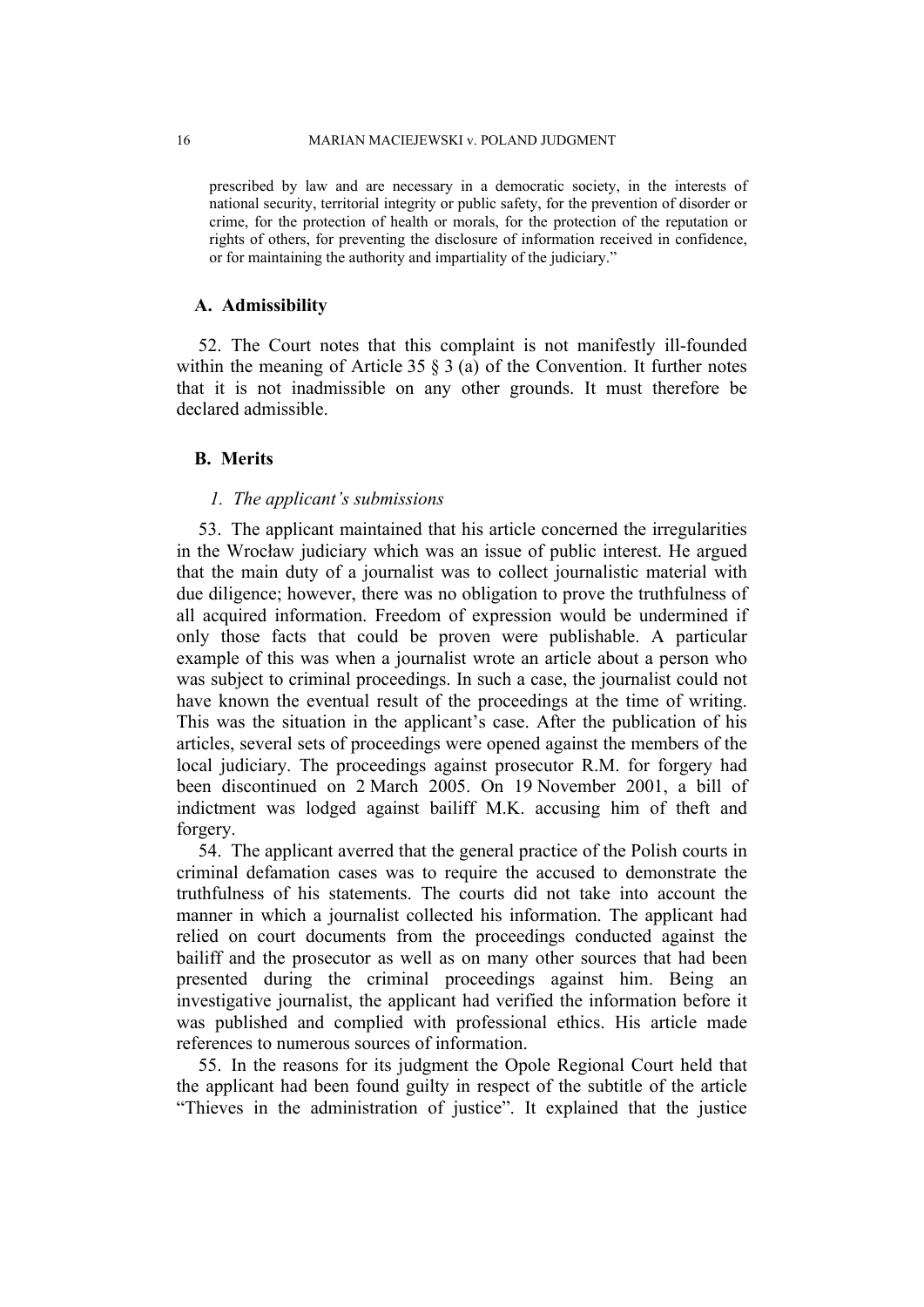system was composed of judges and therefore the applicant's statement had defamed Wrocław judges in general. However, the court failed to analyse the nature of the impugned statement which, in the applicant's view, had constituted an opinion based on the facts collected by the applicant and partially revealed in the article. Furthermore, in his appeal the applicant stressed that the subtitle had been added by the editors and that he had had no influence over their decision.

56. The applicant alleged that the trial and appellate courts had failed to make a distinction between opinions and facts. He had only expressed critical opinions whose truthfulness could not have been established and the same applied to the subtitle of his article. Furthermore, according to the Court's case-law, even a "slim factual basis" attracted the protection of Article 10 to a value judgment (cf. *Arbeiter v. Austria*, no. 3138/04, § 26, 25 January 2007). The numerous proceedings instituted against the local bailiffs and the evident irregularities in the judicial proceedings had constituted a sufficient basis for the applicant's assertions. The members of the justice system who had been described in the article exposed themselves to harsh criticism through numerous concrete irregularities in their professional conduct. Strong criticism was tolerated by the Court in its case-law in respect of the judiciary and judicial proceedings, namely the comparison of a trial to "medieval witch trials" or the use of expressions such as "tragicomic farce", "shameful judgment" or "legal farce". It should be noted that the strongest formulations were made in the subtitle which by definition had been made to attract the attention of a reader or in quotations from bailiff H.J. The applicant recalled that journalists had been allowed to use a degree of exaggeration or even provocation.

57. The applicant averred that there had been no "pressing social need" that could justify the interference with his freedom of expression. The trial court imposed on him the fine of PLN 1,800, obliged him to pay PLN 1,000 to a charity and to reimburse costs of the first (PLN 292) and the second-instance proceedings (PLN 200). The fine constituted an important financial burden for the applicant. Furthermore, the criminal sentence had had a significant impact on the applicant in that it had undermined his professional standing and had affected him emotionally. In addition, an entry of the conviction was made on the applicant's criminal record and it was erased only in 2010. The outcome of the proceedings had been further aggravated by the fact that the proceedings had been held in private.

### *2. The Government's submissions*

58. The Government submitted that the complaint under Article 10 was manifestly ill-founded. They maintained that the restrictions on the applicant's freedom of expression had been prescribed by law (Article 212 § 2 of the Criminal Code) and had served the aim of maintaining the authority of the judiciary. In the long term it had also served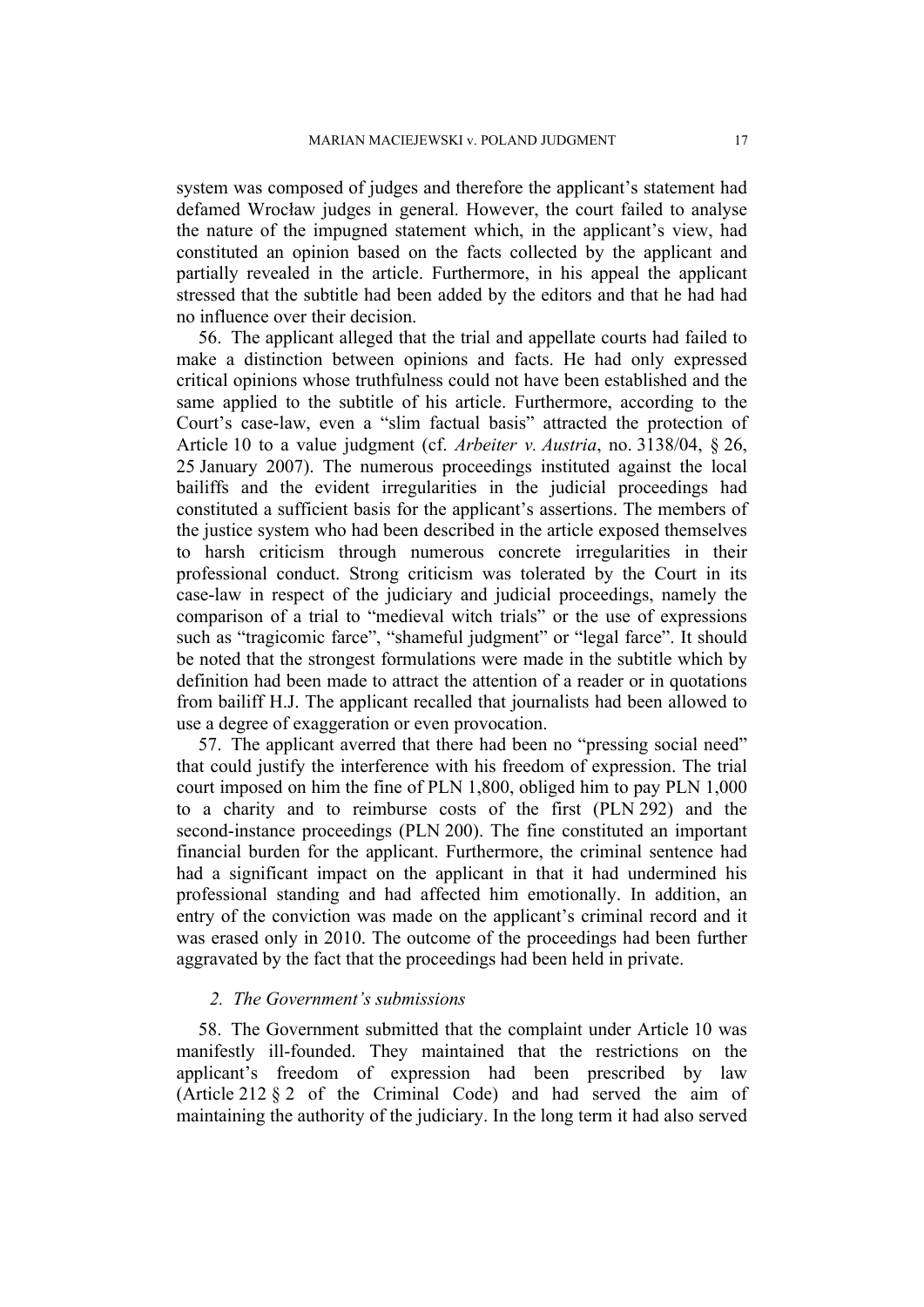the aim of maintaining public safety and prevention of crimes. They emphasised that the authority of the justice system, its stability and credibility were of essential value in maintaining public order and combating crimes. These restrictions had been necessary within the meaning of Article 10 § 2 of the Convention in order to maintain the authority and the credibility of the justice system (cf. *Skałka v. Poland*, no. 43425/98, § 40, 27 May 2003).

59. The Government contested that the applicant had acted diligently. The applicant claimed that after the publication of his article several sets of proceedings against members of the local justice system had been instituted in order to substantiate his assertion of the alleged irregularities. However, he failed to inform the Court about the final result of those proceedings. For instance, in respect of the proceedings against M.K. who had been charged with theft of hunting trophies, on 18 June 2002 the case had been remitted by the Ostrów Wielkopolski District Court to the Wrocław-Stare Miasto Prosecutor's Office and never resubmitted for consideration of the merits. Furthermore, the applicant invoked the criminal proceedings against prosecutor R.M. for abuse of authority and forgery. However, the investigation against R.M. had been discontinued on 2 March 2005. Furthermore, the Government referred to the findings of the Supreme Court in the civil case brought against the applicant. According to the Government, the Supreme Court in its judgment of 7 July 2005 stated that the findings of the Wrocław Court of Appeal on the applicant's lack of due diligence had been correct. They further noted that the civil case against the applicant had been overturned by the Supreme Court not on the merits but on procedural grounds.

60. The Government averred that the applicant had not fulfilled his basic professional obligation of disseminating accurate and reliable information. Before the civil and criminal courts the applicant had had an opportunity to prove that the facts recounted by him had been true and reliable. However, in both civil and criminal proceedings the courts had declared the applicant's statements false. As early as in the bill of indictment the prosecution had provided several examples of the applicant's false statements tarnishing the good name of the local justice system. Furthermore, the Brzeg District Court established in its judgment that there had been neither thieves in the local justice system nor mafia-like prosecutor-judge association. The above proved that the applicant's statements had been defamatory and consequently undermined the public confidence in the local justice system. The Government underlined that the applicant's articles had referred only to the facts and that he had been convicted for dissemination of untrue facts. Furthermore, they disagreed with the applicant's assertion that the courts had failed to distinguish between the facts and value judgments.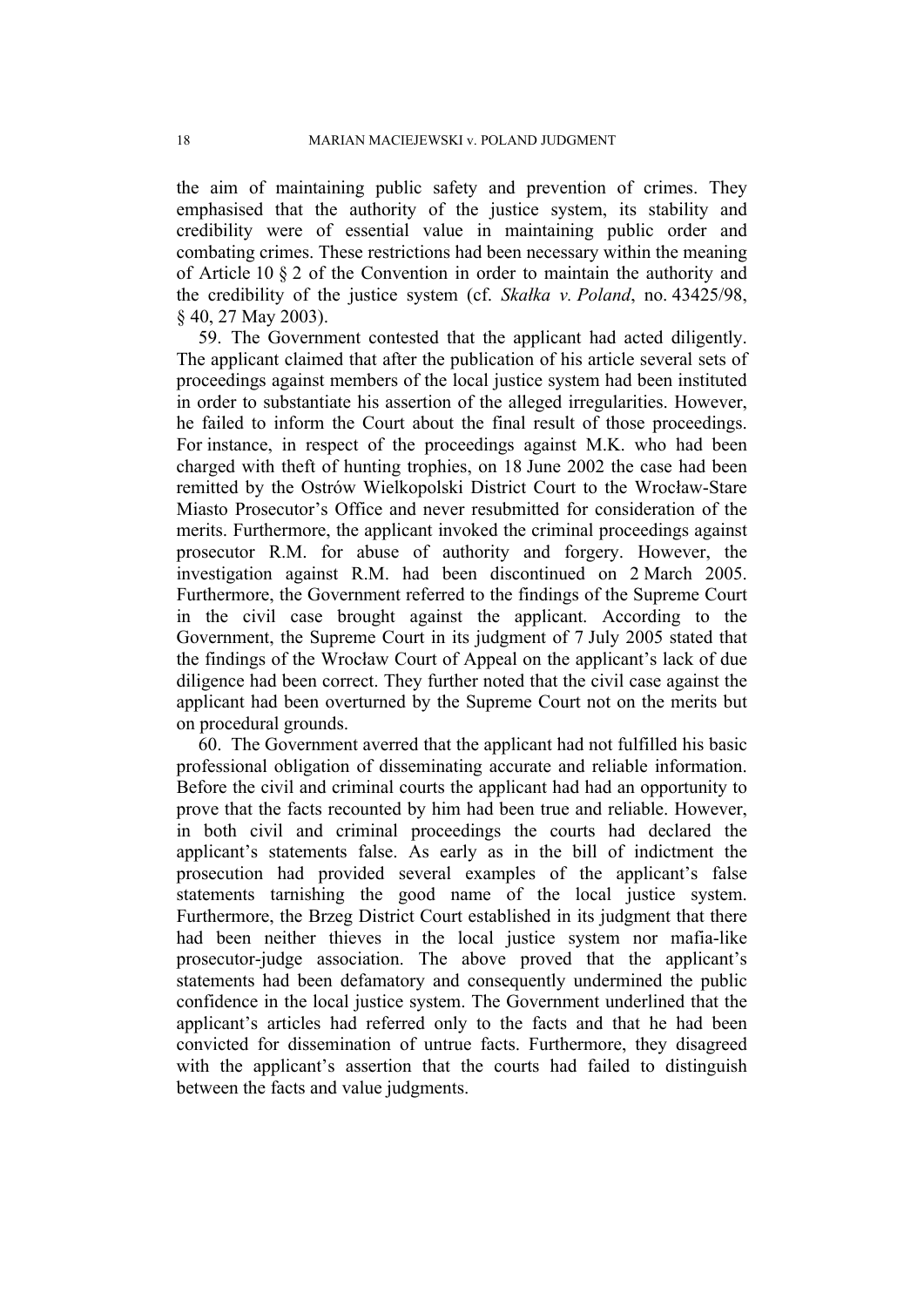61. The Government criticised the applicant for relying heavily on unverified facts provided by bailiff H.J. who had been convicted of embezzlement and sentenced on 25 February 2003 by the Łódź Court of Appeal to 3 years and 10 months' imprisonment. They also reproached the applicant for treating as equally reliable the information provided by H.J. and members of the local judiciary. The latter had been the first to address the irregularities in the work of H.J.

62. In the same vein, the Government referred to the Kalisz District Court's judgment of 30 March 2001, confirmed on appeal by the Kalisz Regional Court's judgment of 12 July 2001, in which bailiff H.J. had been convicted of insulting prosecutor R.M. (Article 226  $\S$  1 of the Criminal Code) and sentenced to 8 months' imprisonment suspended on probation. Both judgments supported the Government's position that the applicant had based his articles on unverified facts relayed by H.J. Secondly, they corroborated the view that the applicant had acted to the detriment of the local justice system in Wrocław.

63. Furthermore, the domestic courts had provided detailed reasons for their decisions and explained why they had considered that the applicant's statements had amounted to defamation. With regard to the severity of the penalties, the Government submitted that, in their opinion, the applicant had overstepped the limits of acceptable criticism in the public debate by having published untrue factual information. In these circumstances, the level of fine (PLN 1,800) imposed on him appeared to have been relatively modest.

#### *3. The Court's assessment*

64. It was common ground between the parties that the applicant's conviction and punishment constituted an interference by a public authority with his right to freedom of expression.

65. Such interference will be in breach of Article 10 if it fails to satisfy the criteria set out in its second paragraph. The Court must therefore determine whether it was "prescribed by law", pursued one or more of the legitimate aims listed in that paragraph and was "necessary in a democratic society" to achieve that aim or aims.

66. It has not been disputed that the interference was "prescribed by law", namely by Articles 212 and 213 of the Criminal Code. The Court further considers that the interference pursued the legitimate aims of "maintaining the authority of the judiciary" and of protecting "the reputation or rights of others".

67. It remains to be established whether the interference was "necessary in a democratic society". This determination must be based on the following general principles emerging from the Court's case-law (see, among other authorities, *Cumpǎnǎ and Mazǎre v. Romania* [GC], no. 33348/96, §§ 88-91, ECHR 2004-XI, with further references):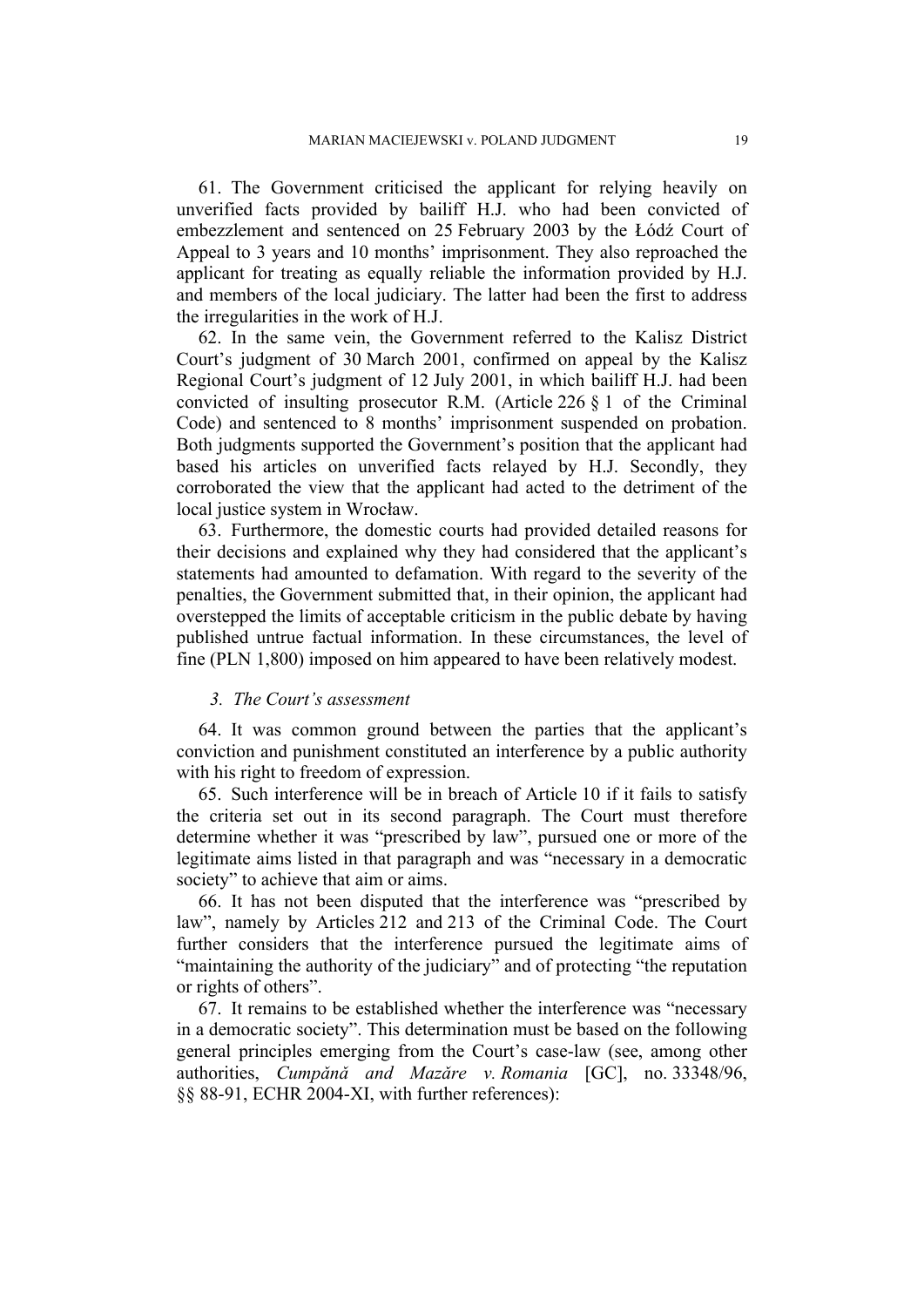(a) The test of "necessity in a democratic society" requires the Court to determine whether the interference corresponded to a pressing social need. The Contracting States have a certain margin of appreciation in assessing whether such a need exists, but it goes hand in hand with European supervision, embracing both the legislation and the decisions applying it, even those delivered by independent courts. The Court is therefore empowered to give the final ruling on whether a "restriction" is reconcilable with freedom of expression as protected by Article 10.

(b) The Court's task in exercising its supervisory function is not to take the place of the competent domestic courts but rather to review under Article 10 the decisions they have taken pursuant to their power of appreciation. This does not mean that the supervision is limited to ascertaining whether the respondent State exercised its discretion reasonably, carefully or in good faith; what the Court has to do is to look at the interference complained of in the light of the case as a whole, including the content of the statements held against the applicant and the context in which he or she has made them.

(c) In particular, the Court must determine whether the reasons adduced by the national authorities to justify the interference were relevant and sufficient and whether the measure taken was proportionate to the legitimate aims pursued. In doing so, the Court has to satisfy itself that the national authorities, basing themselves on an acceptable assessment of the relevant facts, applied standards which were in conformity with the principles embodied in Article 10.

(d) The Court must also ascertain whether the domestic authorities struck a fair balance between the protection of freedom of expression as enshrined in Article 10 and the protection of the reputation of those against whom allegations have been made, a right which, as an aspect of private life, is protected by Article 8 of the Convention.

68. However, Article 10 of the Convention does not guarantee wholly unrestricted freedom of expression even with respect to press coverage of matters of serious public concern and relating to politicians or public officials. Under the terms of its second paragraph, the exercise of this freedom carries with it "duties and responsibilities", which also apply to the press. These "duties and responsibilities" are liable to assume significance when there is a question of attacking the reputation of a named individual and infringing the "rights of others". By reason of the "duties and responsibilities" inherent in the exercise of the freedom of expression, the safeguard afforded by Article 10 to journalists in relation to reporting on issues of general interest is subject to the proviso that they are acting in good faith in order to provide accurate and reliable information in accordance with the ethics of journalism (see, among other authorities, *Bladet Tromsø and Stensaas v. Norway* [GC], no. 21980/93, § 65, ECHR 1999-III; *Kasabova v. Bulgaria*, no. 22385/03, § 63, 19 April 2011).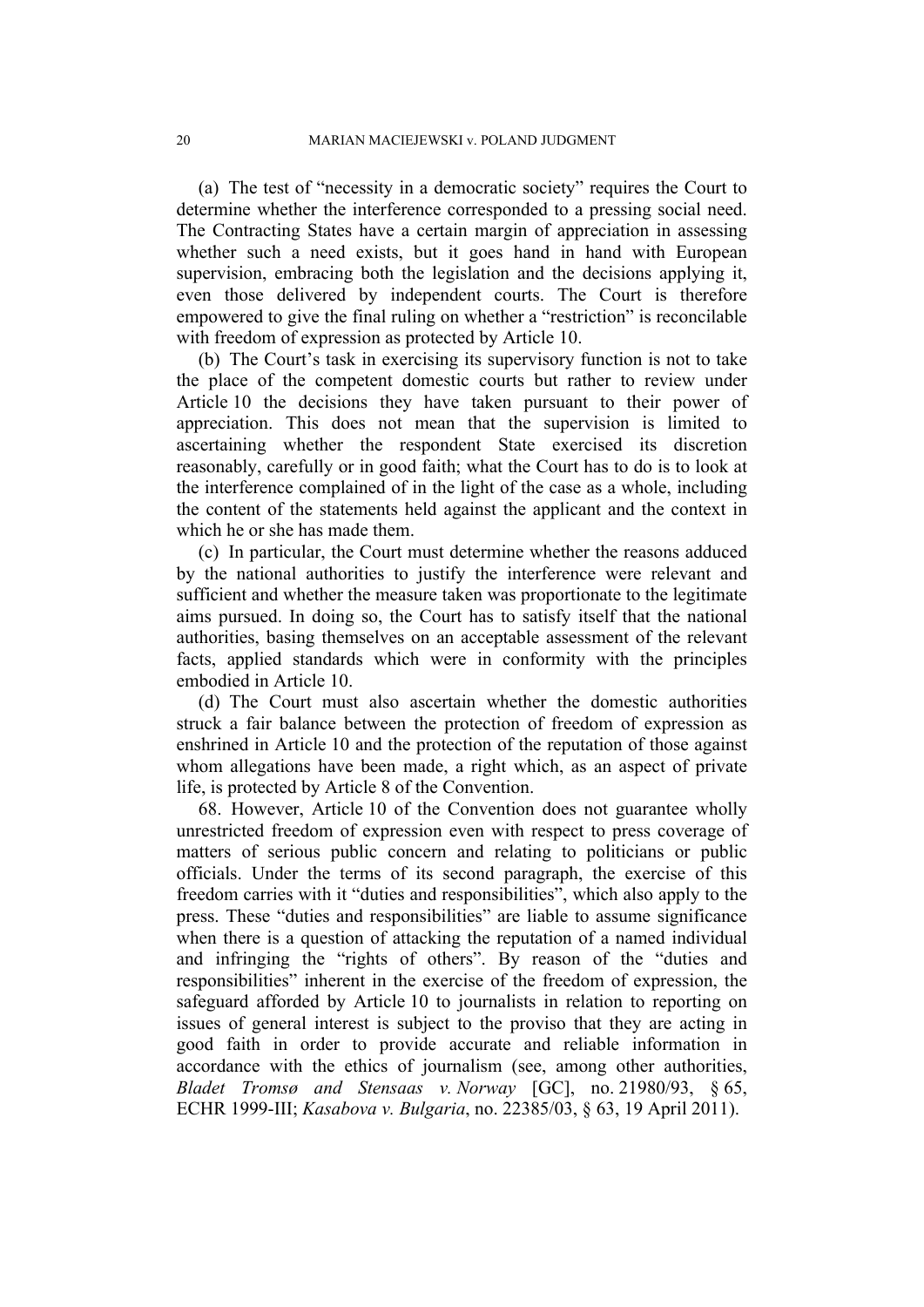69. In previous cases, when the Court has been called upon to decide whether to exempt newspapers from their ordinary obligation to verify factual statements that are defamatory of private individuals, it has taken into account various factors, particularly the nature and degree of the defamation and the extent to which the newspaper could have reasonably regarded its sources as reliable with regard to the allegations (*Bladet Tromsø and Stensaas*, cited above, § 66). These factors, in turn, require consideration of other elements such as the authority of the source (*Bladet Tromsø and Stensaas*, cited above), whether the newspaper had conducted a reasonable amount of research before publication (*Prager and Oberschlick v. Austria*, 26 April 1995, § 37, Series A no. 313), whether the newspaper presented the story in a reasonably balanced manner (*Bergens Tidende and Others v. Norway*, no. 26132/95, § 57, ECHR 2000-IV) and whether the newspaper gave the persons defamed the opportunity to defend themselves (*Bergens Tidende and Others*, cited above,  $\S$  58). Hence, the nature of such an exemption from the ordinary requirement of verification of defamatory statements of fact is such that, in order to apply it in a manner consistent with the case-law of this Court, the domestic courts have to take into account the particular circumstances of the case under consideration. If the national courts apply an overly rigorous approach to the assessment of journalists' professional conduct, the latter could be unduly deterred from discharging their function of keeping the public informed. The courts must therefore take into account the likely impact of their rulings not only on the individual cases before them but also on the media in general (see *Kasabova*, cited above, § 55 and *Yordanova and Toshev v. Bulgaria*, no. 5126/05, § 48, 2 October 2012).

70. An additional factor of particular importance in the present case is the vital role of "public watchdog" which the press performs in a democratic society. Although it must not overstep certain bounds, in particular in respect of the reputation and rights of others, its duty is nevertheless to impart – in a manner consistent with its obligations and responsibilities – information and ideas on all matters of public interest (see, *De Haes and Gijsels v. Belgium*, 24 February 1997, § 37, *Reports of Judgments and Decisions* 1997-I). The Court must apply the most careful scrutiny when the sanctions imposed by a national authority are capable of discouraging the participation of the press in debates over matters of legitimate public concern (see, among other authorities, *Tønsbergs Blad A.S. and Haukom v. Norway*, no. 510/04, § 88, ECHR 2007-III).

71. This undoubtedly includes questions concerning the administration of justice, which serves the interests of the community at large and requires the co-operation of an enlightened public (see *The Sunday Times v. the United Kingdom (no. 1)*, 26 April 1979, § 65, Series A no. 30). The press is one of the means by which politicians and public opinion can verify that judges are discharging their heavy responsibilities in a manner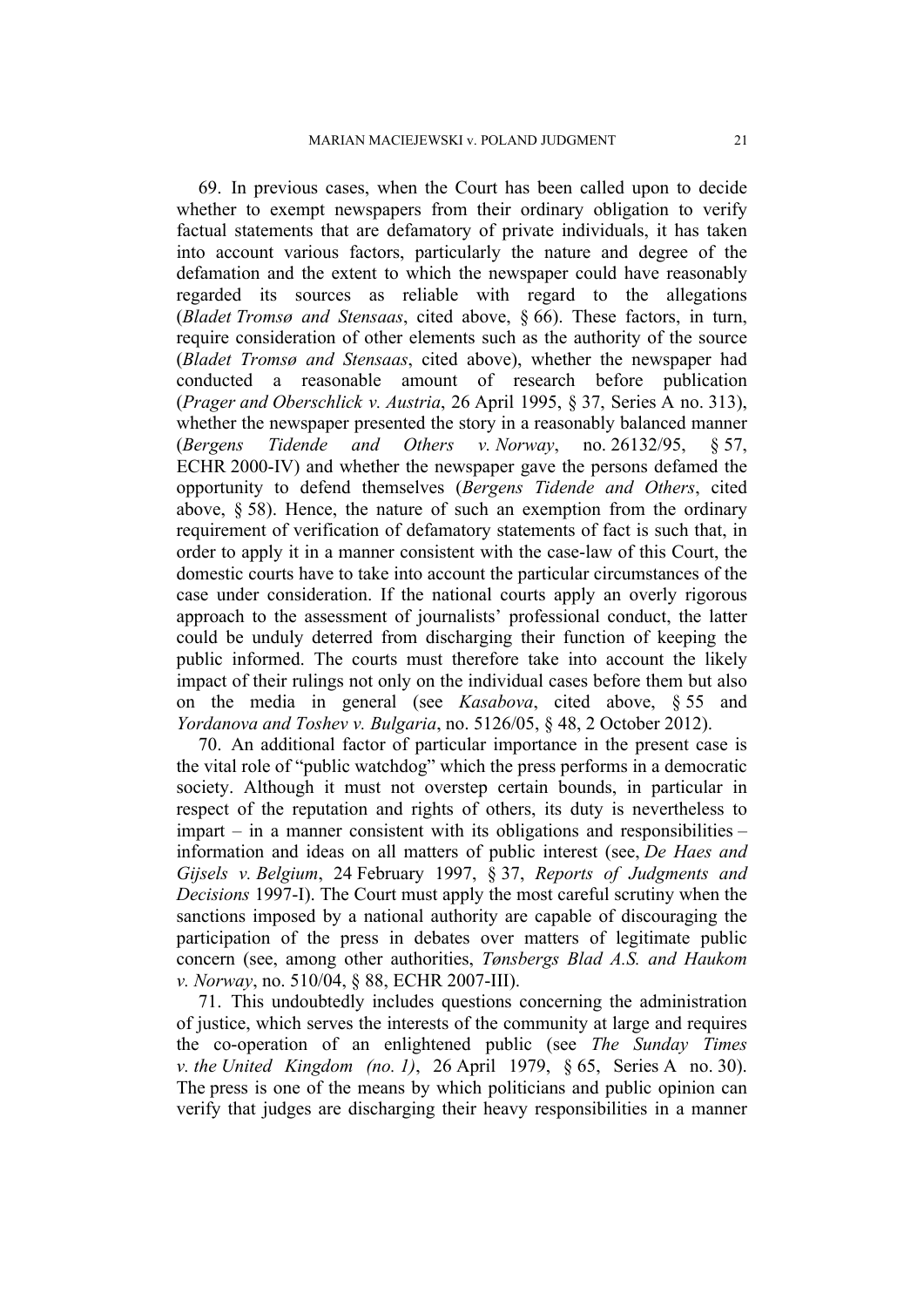that is in conformity with the aim which is the basis of the task entrusted to them. Regard must, however, be had to the special role of the judiciary in society. As the guarantor of justice, a fundamental value in a law-governed State, it must enjoy public confidence if it is to be successful in carrying out its duties. It may therefore prove necessary to protect such confidence against destructive attacks that are essentially unfounded, especially in view of the fact that judges who have been criticised are subject to a duty of discretion that precludes them from replying (see *Prager and Oberschlick*, cited above, § 34; *Skałka v. Poland*, no. 43425/98, § 34, 27 May 2003; *Kobenter and Standard Verlags GmbH v. Austria*, no. 60899/00, § 29, 2 November 2006).

72. In the instant case, the applicant was found guilty of two counts of defamation committed through the mass media. The first count concerned defamation of the officials of the Wrocław courts on account of the expressions: "thieves in the administration of justice" and "mafia-like prosecutor-judge association". The second count concerned defamation of prosecutor R.M. for his alleged mishandling of the investigation against bailiff H.J. The Court will examine in turn the proportionality of the applicant's conviction in respect of each count of defamation.

73. With regard to the first count of defamation which concerned the phrases "thieves in the administration of justice" and "mafia-like prosecutor-judge association", the Court notes the following. The starting point of the article at issue was the disappearance or theft (as alleged by the applicant) of the private hunting trophies from the office of the former bailiff H.J. which was located on the court premises. The applicant described long and unsuccessful efforts of the former bailiff aimed at elucidating the circumstances concerning this event and establishing persons responsible for it. The applicant expressed his doubts about the procedure followed in respect of removal of the hunting trophies and the exactitude of the list of the trophies allegedly returned to the bailiff. He referred to the lack of proper administrative supervision of bailiff H.J. by Judge W.G., the then President of the Wrocław-Krzyki District Court which was subsequently confirmed in the proceedings against him (see paragraph 35) above). The applicant further described the civil proceedings for compensation instituted by bailiff H.J. against the Wrocław Regional Court in connection with the disappearance of the trophies. In those proceedings the representatives of the Wrocław Regional Court produced three different versions of the apparently same list of trophies as supposedly returned to the former bailiff H.J. The applicant also related a decision of the Wrocław Stare-Miasto Prosecutor's Office following a criminal complaint filed by H.J. against M.K. The Prosecutor's Office discontinued the investigation on the ground that the trophies which had disappeared in 1995 were damaged by a flood which had occurred two years later.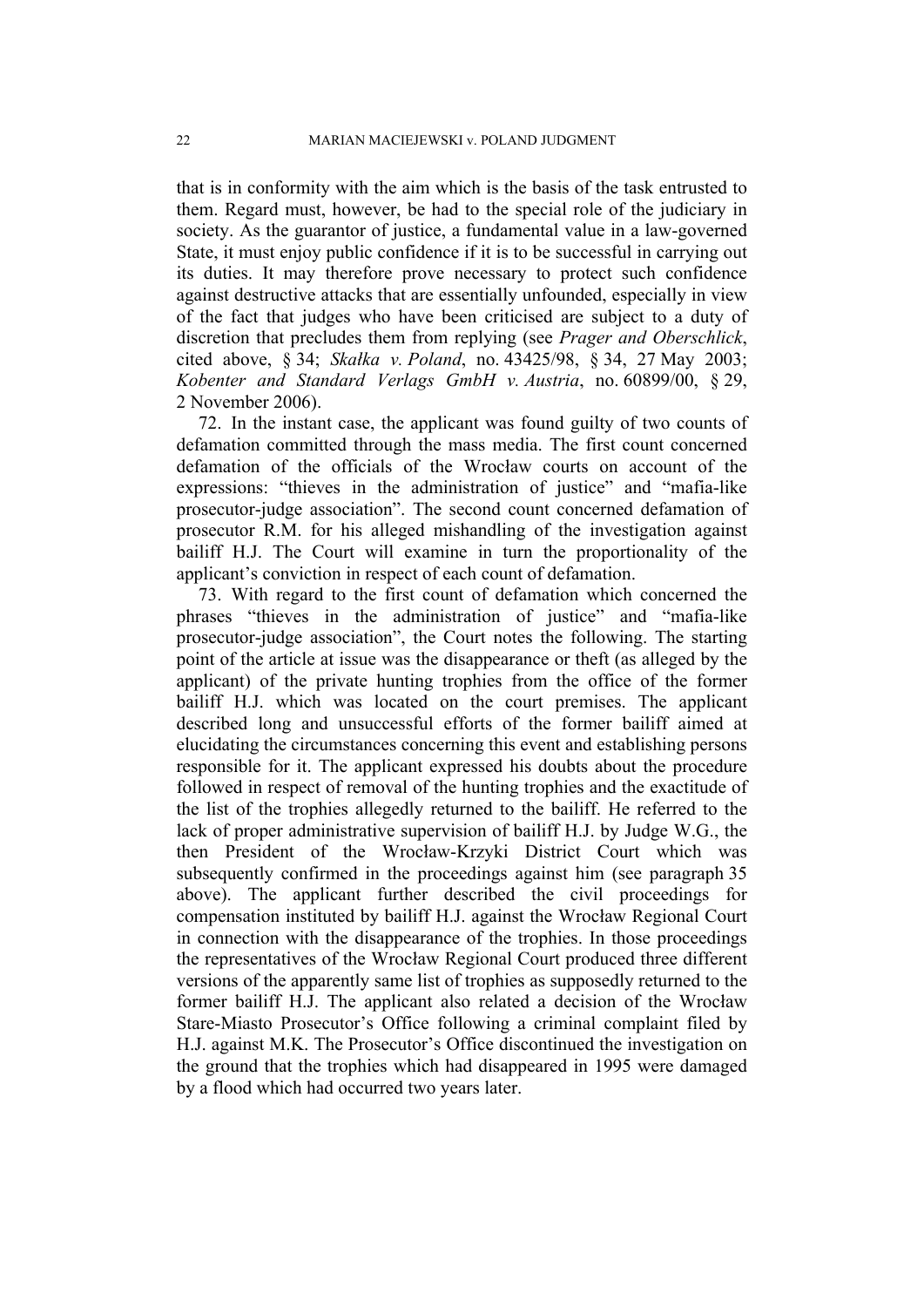74. It is noteworthy that the above facts described by the applicant in his article were not contested in the defamation proceedings. These incontrovertible facts clearly point to certain irregularities in the functioning of the Wrocław courts and prosecution service related to the disappearance or theft of the hunting trophies. The irregularities in the functioning of the justice system are a matter of general interest which could be legitimately discussed by journalists or others engaged in a public debate (see, among other authorities, *Błaja News sp. z o. o. v. Poland*, no. 59545/10, § 60, 26 November 2013).

75. Another matter of importance which should be taken into account in the assessment of the proportionality of the interference is the context in which the applicant made his statements. The analysis of the applicant's case cannot be limited to one or more isolated passages from his article, but must take into account the overall thrust of the article (see, among other authorities, *Lewandowska-Malec v. Poland*, no. 39660/07, § 62, 18 September 2012).

76. With regard to the phrase "thieves in the administration of justice", the applicant left no doubt in his article that the person responsible for the theft of the hunting trophies was – in his view – M.K., a trainee bailiff. However, the trial court's position was that since a trainee bailiff was not a judge or a prosecutor nor an employee of the administration of justice then it was factually incorrect to assert that there were "thieves in the administration of justice". The Court is unpersuaded by such a restrictive interpretation of the term "administration of justice" in the present case. First, it notes that the actual charge against the applicant was related to defamation of "officials" (*pracowników*) of the Wrocław Regional Court and of the Wrocław-Krzyki District Court which term could well encompass not only judges and prosecutors but also other officials involved in the administration of justice, including administrative staff. It should be noted that in 1995, at the time of the alleged theft of hunting trophies, the status of court bailiffs was regulated by the Act on the Organisation of Courts. According to this Act, at the material time court bailiffs were employed in district courts by virtue of a nomination made by the President of the Regional Court. Trainee bailiffs completed their one-year long training under the supervision of a bailiff and then took a professional exam. Second, the Court already established that the administration of justice in the broader sense of this term includes also public prosecutors (see *Lešník v. Slovakia*, no. 35640/97, § 54, ECHR 2003-IV). Furthermore, the editor-in-chief of the newspaper explained that the administration of justice in the popular understanding comprised all persons employed in the justice system who were connected one way or the other with the observance and enforcement of the law (see paragraph 12 above). The applicant relied on such understanding of the term and the Court finds this position reasonable. It would be unduly formalistic to require that a journalist writing about the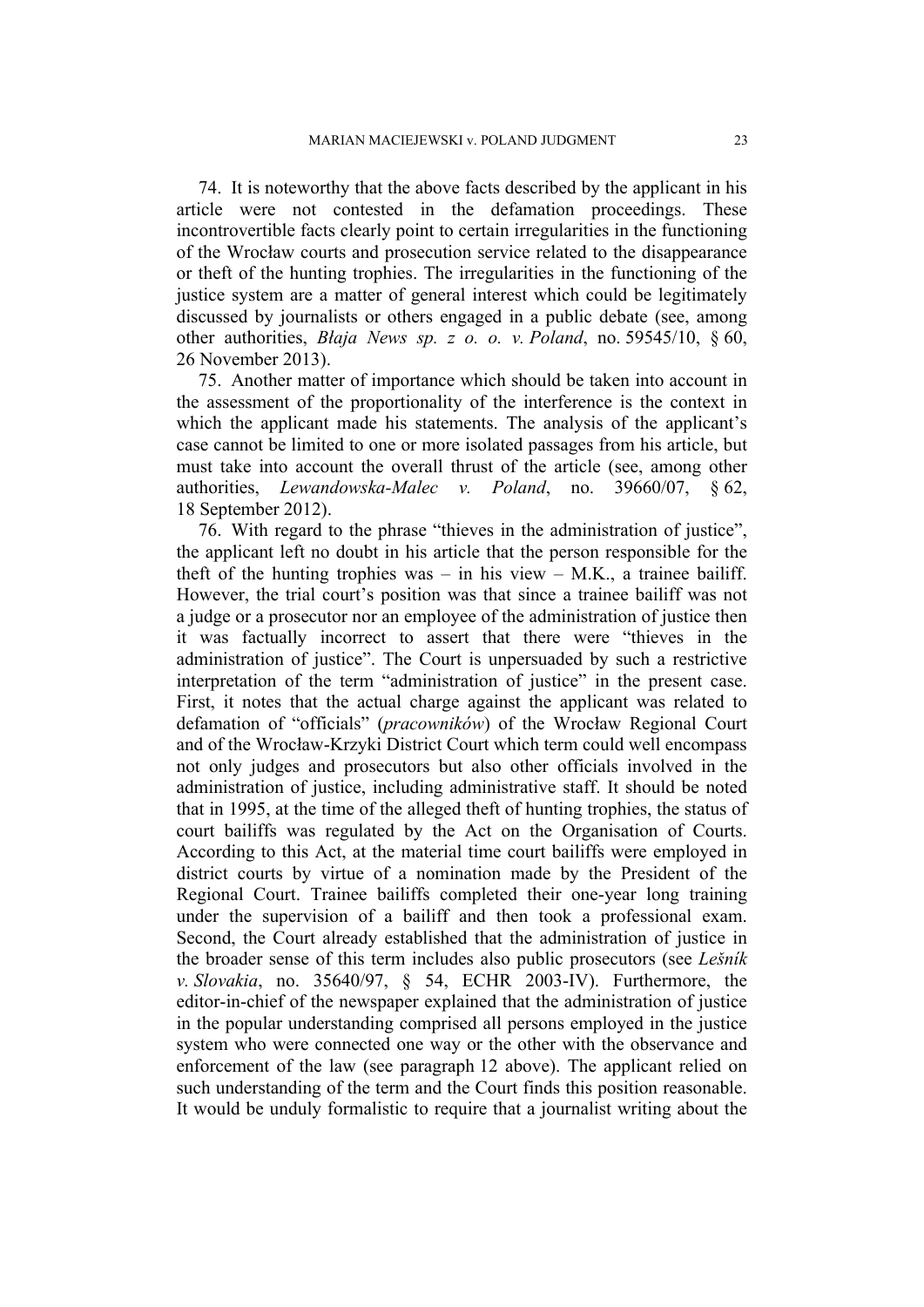functioning of the courts or the prosecutors should only use precise legal terms without making any allowance for the understanding of an average reader subject to the condition that a journalist acted in good faith and provided accurate and reliable information.

77. Next, the Court will scrutinise the phrase "mafia-like prosecutor-judge association". The applicant asserted that it was a value judgment and not a statement of fact as determined by the domestic courts. In assessing whether there was a "pressing social need" capable of justifying an interference with the exercise of freedom of expression, a careful distinction needs to be made between facts and value judgments. The existence of facts can be demonstrated, whereas the truth of value judgments is not susceptible of proof (see *Lingens v. Austria*, 8 July 1986, § 46, Series A no. 103; *De Haes and Gijsels*, cited above, § 42). Even where a statement amounts to a value judgment, the proportionality of an interference may depend on whether there exists a sufficient factual basis for the impugned statement, since even a value judgment without any factual basis to support it may be excessive (see *De Haes and Gijsels*, cited above, § 47; *Oberschlick v. Austria (no. 2)*, judgment of 1 July 1997, *Reports* 1997-IV, p. 1276, § 33; *Jerusalem v. Austria*, no. 26958/95, § 43, ECHR 2001-II; and *Lewandowska-Malec*, cited above, § 65).

78. The domestic courts categorised the phrase at issue as a statement of fact. The trial court held in a cursory manner that the fact of existence of a "mafia-like prosecutor-judge association" was not established as the court had found no evidence in support of it. The Court is unpersuaded by the above approach of the domestic courts. Firstly, it notes that the phrase at issue does not lend itself to a clear categorisation. In the Court's view the impugned phrase is something of a hybrid between a factual statement and a value judgment with a prevalence of the latter element. Secondly, it notes that the impugned phrase was used by bailiff H.J. in his complaint to the State Prosecutor and then relayed by the applicant who deemed it to be an opinion. Thirdly, the critical issue for the proportionality of the interference is the question of a factual basis for the impugned statement. The Court notes in this respect that the impugned statement was used by the applicant in connection with various procedures involving judges and prosecutors by which bailiff H.J. attempted to elucidate the circumstances concerning the alleged theft of his hunting trophies. The numerous irregularities which he identified in respect of those procedures constituted, in the Court's view, a sufficient factual basis for the impugned statement.

79. In addition, even if the phrase at issue seems harsh, the Court recalls that persons taking part in a public debate on a matter of general concern – like the applicant in the present case – are allowed to have recourse to a degree of exaggeration or even provocation, or in other words to make somewhat immoderate statements (see, *Mamère v. France*, no. 12697/03, § 25, ECHR 2006-XIII; and *Dąbrowski v. Poland*, no. 18235/02, § 35,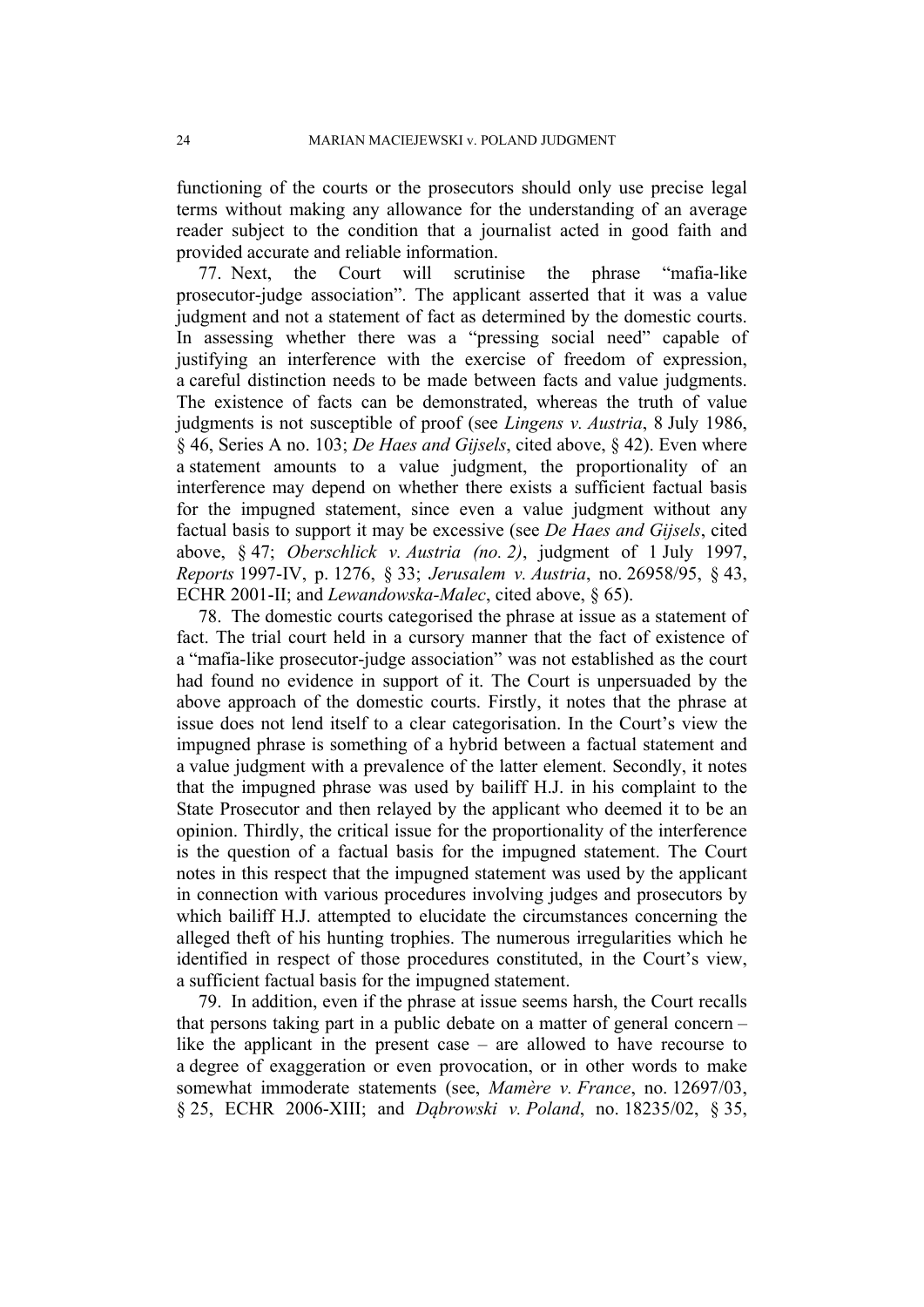19 December 2006). The phrase at issue remains within the acceptable limits being closely connected with factual information provided by the applicant in his article (compare and contrast, *Kania and Kittel v. Poland*, no. 35105/04, § 47, 21 June 2011). In this connection, the Court agrees with the domestic courts' position of the need to protect public confidence in the judiciary as confirmed in its own case-law and the case-law of the Polish Supreme Court. However, it does not find it established in the circumstances of the case that the use of the impugned expressions and the overall tone of the applicant's article, although undoubtedly critical, amounted to a destructive unjustified attack aimed at undermining the public confidence in the integrity of the judicial system as a whole (compare and contrast, *Prager and Oberschlick*, § 36; and *Kobenter and Standard Verlags GmbH*, § 31, both cited above). There is no doubt that in democratic society individuals and, *a fortiori*, journalists are entitled to comment on and criticise the administration of justice and the officials involved in it (see, *Lešník*, cited above, § 55). It should be noted that the trial court recognised that the case involved a conflict between the right to freedom of expression and the public interest in maintaining the authority of the judiciary. However, the balancing exercise carried out by the domestic courts did not take sufficiently into account all standards established in the Court's case-law under Article 10 of the Convention (compare and contrast, *Keller v. Hungary* (dec.), no. 33352/02, 4 April 2006; *Kwiecień v. Poland*, no. 51744/99, § 52, 9 January 2007).

80. With regard to the second count of defamation, the applicant was convicted of having wrongly imputed that prosecutor R.M. had mishandled the investigation against H.J. The former bailiff was suspected of embezzlement of PLN 370,000. In his article the applicant quoted a number of allegations made by H.J. against prosecutor R.M. He alleged that the prosecutor had remanded H.J. in custody for 2 years. Furthermore, he imputed that prosecutor R.M. had refused H.J.'s requests for evidence to be adduced, prevented his access to the case file, failed to carry out a confrontation between H.J. and M.K., refused H.J.'s access to a lawyer and added a forged document to the case file. The Court recalls that it may be necessary to protect civil servants, including public prosecutors from offensive, abusive and defamatory attacks which are likely to affect them in the performance of their duties and to damage public confidence in them and the office they hold (see *Janowski v. Poland* [GC], no. 25716/94, § 33, ECHR 1999-I; and *Lešník*, cited above, § 53). The extent to which such protection might be deemed necessary depends on the particular circumstances of the case.

81. The domestic courts held that the applicant had failed to prove the truthfulness of his allegations concerning prosecutor R.M. However, they did not establish factual circumstances related to many of the applicant's imputations against prosecutor R.M. In its reasoning, the trial court found,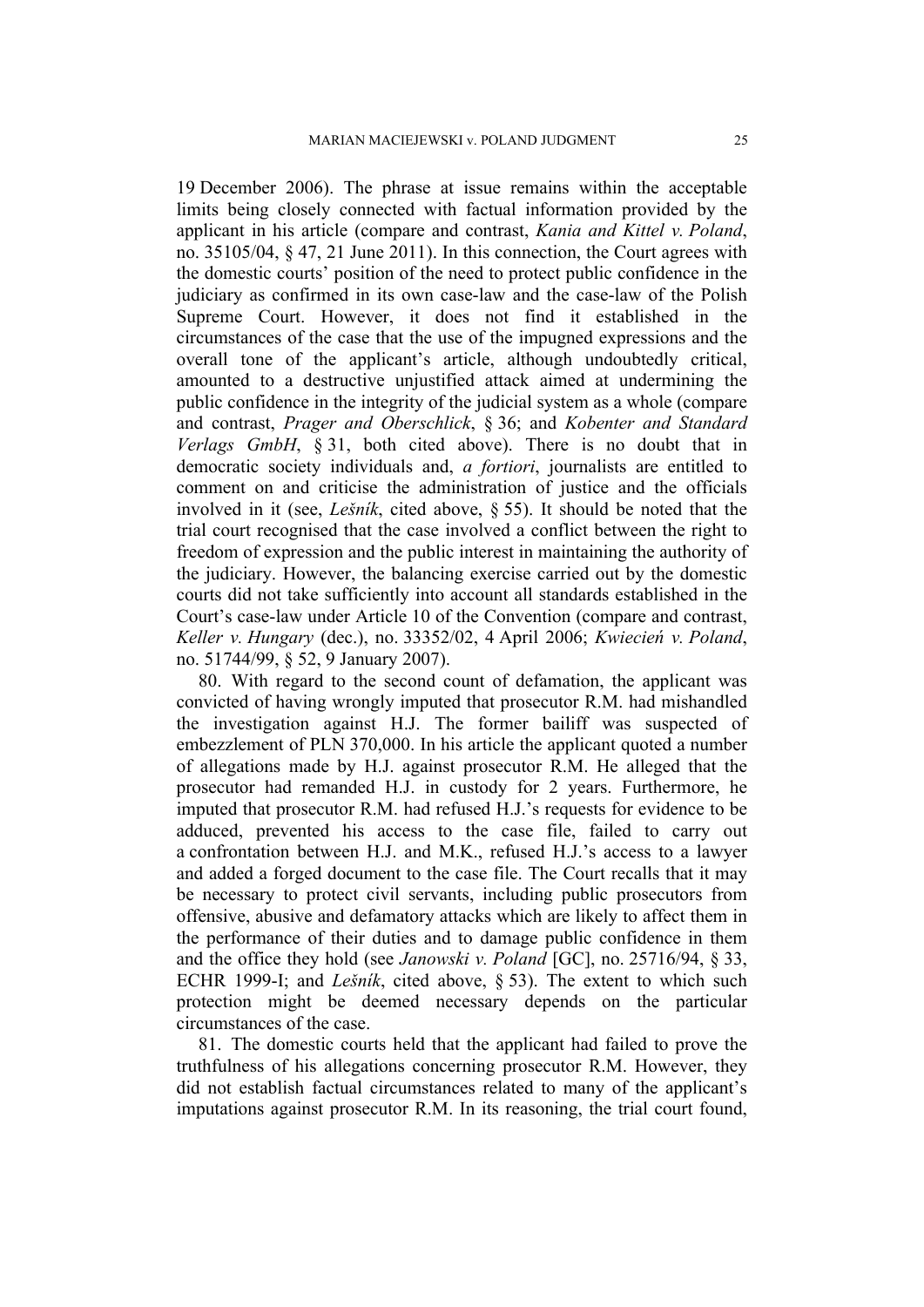*inter alia*, that "the bad faith of prosecutor R.M. who allegedly did not allow the accused's access to his lawyer has not been substantiated". In respect of the latter imputation, the trial court did not question its accuracy but went on to say that had it occurred then certainly a defence lawyer would have raised the matter in the course of the trial. By doing so, the court left unanswered a serious allegation that prosecutor R.M. had acted to the detriment of H.J. (see paragraph 22 above). Similarly, it found that even if the accused (H.J.) did not have access to the case file in the course of the investigation he could have had such access during the trial. Another example concerned the applicant's allegation that prosecutor R.M. had belatedly added a forged document to the case file and changed the numbering of pages. The trial court's response to this was that documentary evidence may be added by each party at any stage of the proceedings and that, in any event, the document at issue was not decisive for H.J. However, the point raised by the applicant was how an allegedly forged document exonerating M.K. could have been added to the file after the investigation had been closed. It is noteworthy that on this issue the applicant consulted another prosecutor who confirmed that the adding of relevant documents to the file after the investigation had been closed was inappropriate (see paragraph 9 above). The Court notes that this and other relevant factual issues were not elucidated by the domestic courts, which seem to have adopted a dismissive attitude to allegations relayed by the applicant. Nonetheless, they found that the applicant's allegations regarding prosecutor R.M. were not true.

82. Similarly, the trial court appeared to attach significant importance to the statement that prosecutor R.M. was "a colleague of the Wrocław judges, almost from behind a wall". It noted that an average reader would understand that a familiarity between judges and prosecutors was a factor influencing their decisions, while those decisions should be based on neutral grounds. The Court notes that the impugned phrase carries with it a certain negative connotation; however its objective impact may be assessed only against the background of the article taken as a whole. It notes that the relevant part of the article concerned exclusively the allegations against prosecutor R.M. and his alleged mishandling of the investigation against H.J. Even if the expression used by the applicant may appear unfortunate, it does not seem directly relevant to the imputation that the prosecutor R.M. mishandled the investigation. On the other hand, the applicant wrote in the article that trainee bailiff M.K. had forged H.J.'s signature but the prosecutor discontinued the investigation in this respect for lack of significant social danger. This fact was left unnoticed by the trial court.

With regard to the second count of defamation, the Court considers that, while certain of the allegations relayed by the applicant may appear too sweeping, overall there was a correlation between the seriousness of the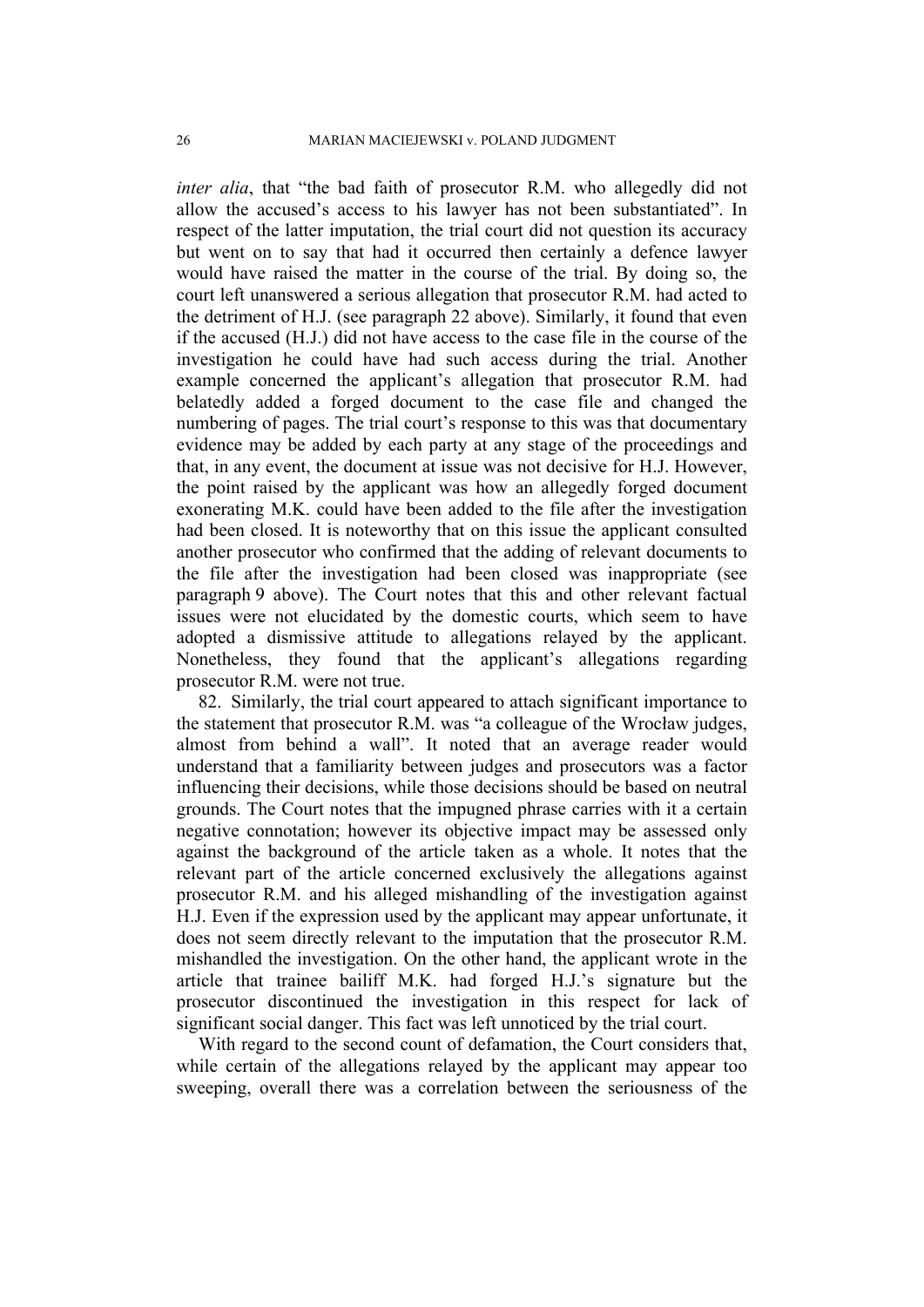allegations and the applicant's imputation that prosecutor R.M. had mishandled the investigation.

83. It should also be noted that in 1998 H.J. filed a criminal complaint against prosecutor R.M., alleging that the latter had exceeded his authority in the investigation conducted against H.J. in 1995-1996. H.J.'s complaint concerned the allegations against prosecutor R.M. relayed by the applicant in his article. The investigation into the alleged excess of authority was carried out by the Wrocław-Stare Miasto District Prosecutor's Office. According to the applicant, the file of this investigation was lost and never fully reconstituted. Finally, nearly 7 years after the criminal complaint had been filed, on 2 March 2005, the District Prosecutor formally discontinued the investigation in respect of the excess of authority on the ground that prosecution of the offence had become time-barred. This decision did not contain any factual findings. The Court notes that as a result of a prolonged examination of H.J.'s complaint the allegations of misconduct of prosecutor R.M. have never been elucidated by the prosecuting authorities despite their certain seriousness.

84. The exercise of freedom of expression carries with it "duties and responsibilities" which also apply to the press. Consequently, the safeguard afforded by Article 10 to journalists in relation to reporting on issues of general interest is subject to the proviso that they are acting in good faith in order to provide accurate and reliable information in accordance with the ethics of journalism (see, among other authorities, *Bladet Tromsø and Stensaas*, § 65; *Kasabova*, § 63, both cited above; and *Jucha and Żak v. Poland*, no. 19127/06, § 45, 23 October 2012). Indeed, in situations where on the one hand a statement of fact is made and insufficient evidence is adduced to prove it, and on the other the journalist is discussing an issue of genuine public interest, verifying whether the journalist has acted professionally and in good faith becomes paramount (see *Flux v. Moldova (no. 7)*, no. 25367/05, § 41, 24 November 2009; *Kasabova*, cited above, § 63 *in fine*; *Ziembiński v. Poland*, no. 46712/06, § 53, 24 July 2012; *Yordanova and Toshev*, cited above, § 55; and *Braun v. Poland*, no. 30162/10, § 50, 4 November 2014, not final).

85. The Court considers that this element was missing from the analysis of the applicant's case by the domestic courts. The domestic courts concentrated almost exclusively on the question of the truthfulness of the applicant's statements without analysing whether he had acted diligently in gathering and publishing the information. The lack of assessment of the applicant's diligence is particularly striking with regard to the second count of defamation. The applicant alleged that prosecutor R.M. had mishandled investigation against H.J. and provided a number of specific facts to support his allegation. Nonetheless, as discussed above, the domestic courts failed for the most part to determine the accuracy of the relevant facts and yet found that the allegations had been untrue. The failure of the domestic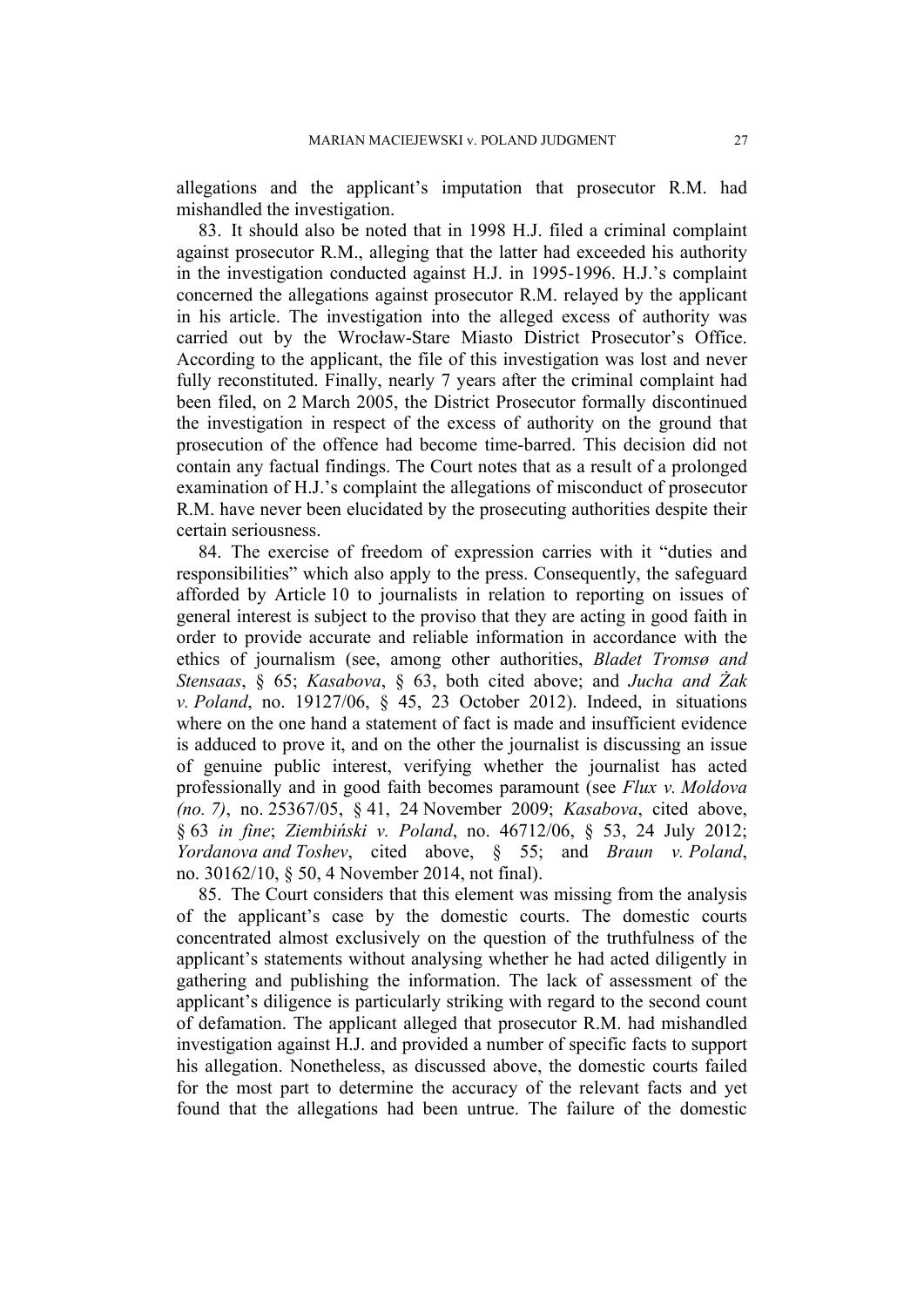courts to examine in detail the applicant's diligence and, in particular, the steps taken by him to ensure the accuracy of the published information falls short of the standard required by Article 10 of the Convention.

86. With regard to the other aspects of journalistic diligence, the Court considers that in the present case the applicant complied with those obligations. It is clear from the article that the applicant had extensive knowledge of the functioning of the judicial and prosecutorial authorities. He appears to have collected an important number of relevant documents, read a number of case files and talked to at least twenty-eight persons from the Wrocław courts and prosecution service. A number of these sources were disclosed in the article at issue. He invited the persons concerned to comment on the specific issues. Although H.J. was an important source of information, it does not seem that he was the only source on which the applicant relied. It should also be noted that the article at issue was a third publication concerning the same subject-matter and presented the story in a fairly balanced manner. On the whole, the applicant may be regarded to have acted as a diligent and responsible journalist.

87. Having regard to the foregoing, the Court considers that the standards applied by the Polish courts were not fully compatible with the principles embodied in Article 10 and that the domestic courts did not adduce "relevant and sufficient" reasons to justify the interference at issue. Having in mind that there is little scope under Article  $10 \tbinom{2}{3} 2$  of the Convention for restrictions on debate on questions of public interest, the Court finds that the interference was disproportionate to the aim pursued and was thus not "necessary in a democratic society".

88. There has accordingly been a violation of Article 10 of the Convention.

# II. OTHER ALLEGED VIOLATIONS OF THE CONVENTION

89. The applicant also complained under Article 6 in conjunction with Article 10 of the Convention that the proceedings should have been conducted in public, having regard to their importance for the Wrocław justice system and the fact that they had concerned a journalist.

90. The Court considers that this complaint should be examined under Article 6 § 1 of the Convention alone.

91. It notes that the trial court held the proceedings against the applicant in private pursuant to Article 359 (2) of the Code of Criminal Procedure. This provision sets out a general rule that in cases concerning defamation or insult the public is excluded from the hearing unless the injured party asked for the hearing to be held in public. The trial court has no discretion in this respect.

92. The Court notes that the applicant's complaint is directed against Article 359 (2) of the Code of Criminal Procedure. In these circumstances it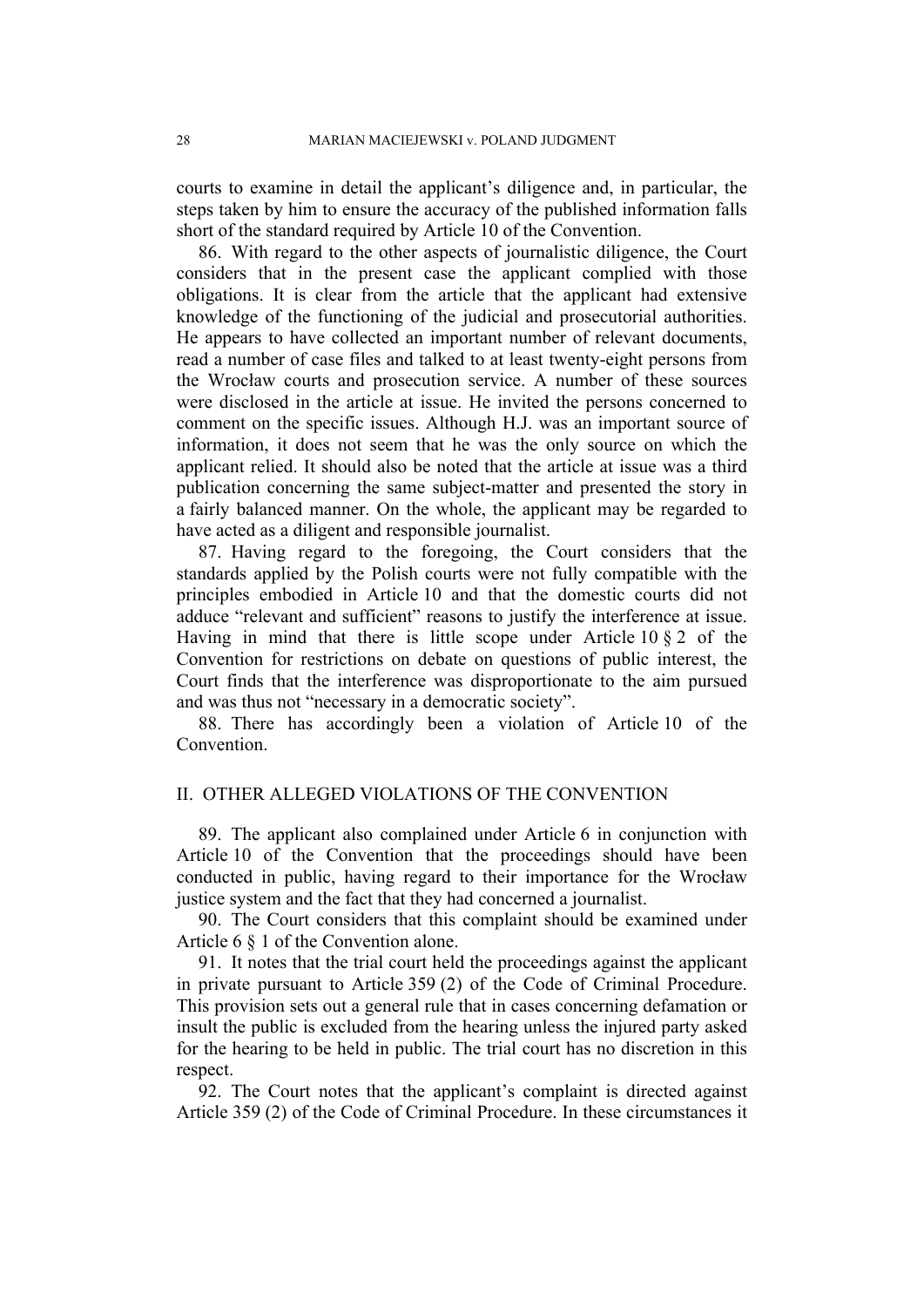finds that the applicant should have seized the Constitutional Court by means of a constitutional complaint. He could have challenged the compatibility of the impugned provision of the Code of Criminal Procedure with Article 45 §§ 1-2 of the Constitution (see, *Szott-Medyńska v. Poland* (dec.), no. 47414/99, 9 October 2003; *Pachla v. Poland* (dec.), no. 8812/02, 8 November 2005; *Urban v. Poland* (dec.), no. 29690/06, 7 September 2010 and *Hösl-Daum and Others v. Poland* (dec.), no. 10613/07, 7 October 2014). The latter provision provides similar guarantees to those of Article 6 § 1 of the Convention.

93. It follows that that this complaint must be rejected under Article 35 §§ 1 and 4 of the Convention for non-exhaustion of domestic remedies.

## III. APPLICATION OF ARTICLE 41 OF THE CONVENTION

#### 94. Article 41 of the Convention provides:

"If the Court finds that there has been a violation of the Convention or the Protocols thereto, and if the internal law of the High Contracting Party concerned allows only partial reparation to be made, the Court shall, if necessary, afford just satisfaction to the injured party."

## **A. Damage**

95. The applicant claimed 10,000 euros (EUR) in respect of non-pecuniary damage for suffering and distress occasioned as a result of the violation of his freedom of expression. He submitted that the criminal proceedings against him had a serious impact on his professional and private life. The applicant was downgraded at his newspaper's office and was one of the first to be laid off in 2006.

96. The Government argued that the applicant had submitted his claim outside the time-limit (15 November 2010) stipulated by the Court in its letter to the applicant of 4 October 2010 and therefore in breach of Rules 38 § 1 and 60 § 2 of the Rules of Court. In consequence, they rejected the applicant's claim as non-existent. In support of their position, the Government referred to the judgment in the case of *Brezovec v. Croatia* (no. 13488/07, 29 March 2011) where the applicant did not submit a just satisfaction claim, nor did he resubmit the claims made in the application form within the time-limit fixed for submission of his Article 41 claims.

97. The Court notes that by letter of 4 October 2010 the applicant's then representative, Mr A. Rzepliński of the Helsinki Foundation of Human Rights in Warsaw, was invited to submit the applicant's observations on the case together with any claims for just satisfaction by 15 November 2010. The deadline was fixed by the President of the Section. Since no reply has been forthcoming, by letter of 15 March 2011 the Registrar of the Section informed the applicant's representative that the relevant time-limit has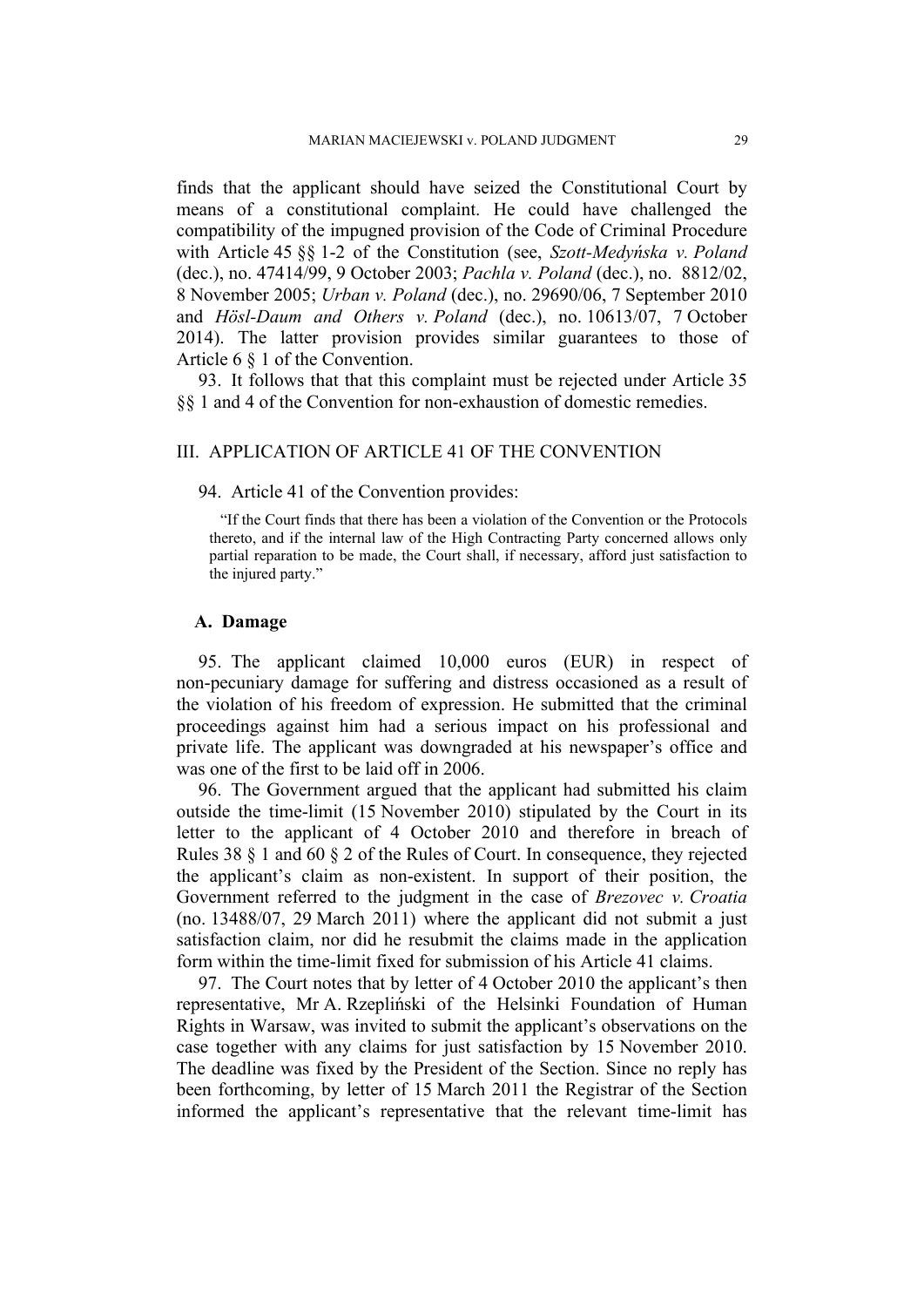expired. He also drew the representative's attention to Article 37 § 1 (a) of the Convention which provided for a possibility of striking the case out of the Court's list of cases in the absence of the applicant's intention to purse the application.

98. By letter of 22 March 2011 Mr A. Bodnar of the Helsinki Foundation of Human Rights informed the Registrar that he was appointed the applicant's new representative and that the applicant intended to purse his application. The new representative submitted that Mr A. Rzepliński left the Helsinki Foundation of Human Rights in January 2008. He explained that for this reason all correspondence addressed to Mr A. Rzepliński did not reach the Foundation and that they were not aware of any deadline for the submission of observations in the present case. The new representative asked for extension of the time-limit for submission of the applicant's observations until 6 April 2011. The applicant's second new representative was Ms D. Bychawska-Siniarska. Both new representatives requested authorisation from the President of the Section to act as the applicant's representatives under Rule 36 § 4 (a) of the Rules of Court. The President of the Section granted them leave to this effect on 4 May 2011.

99. By letter of 25 March 2011 Mr A. Bodnar was informed that the President of the Section has agreed to grant an extension of the time-limit until 6 April 2011. He was informed that the extended time-limit also applied to the submission of just satisfaction claims by the applicant. The Government was informed accordingly. On 6 April 2011 the applicant submitted his observations on the case together with his claims for just satisfaction.

100. The Court notes that the President of the Section granted the applicant's request for extension of the time-limit on the basis of discretion afforded to him under Rules 38 § 1 and 60 § 2 of the Rules of Court. The President had regard to the exceptional reasons put forward by the applicant's new representative for allowing an extension, notwithstanding the expiry of the deadline fixed for the applicant's initial representative. Having regard to the above, the Court finds that the applicant's claims for just satisfaction are valid since they were submitted within the time-limit extended by the President of the Section.

101. The Court accepts that the applicant suffered non-pecuniary damage – such as distress and frustration – which is not sufficiently compensated by the finding of a violation of the Convention. Having regard to the nature of the breach and making its assessment on an equitable basis, the Court awards the applicant EUR 5,000, plus any tax that may be chargeable, in respect of non-pecuniary damage.

## **B. Costs and expenses**

102. The applicant made no claim in respect of costs and expenses.